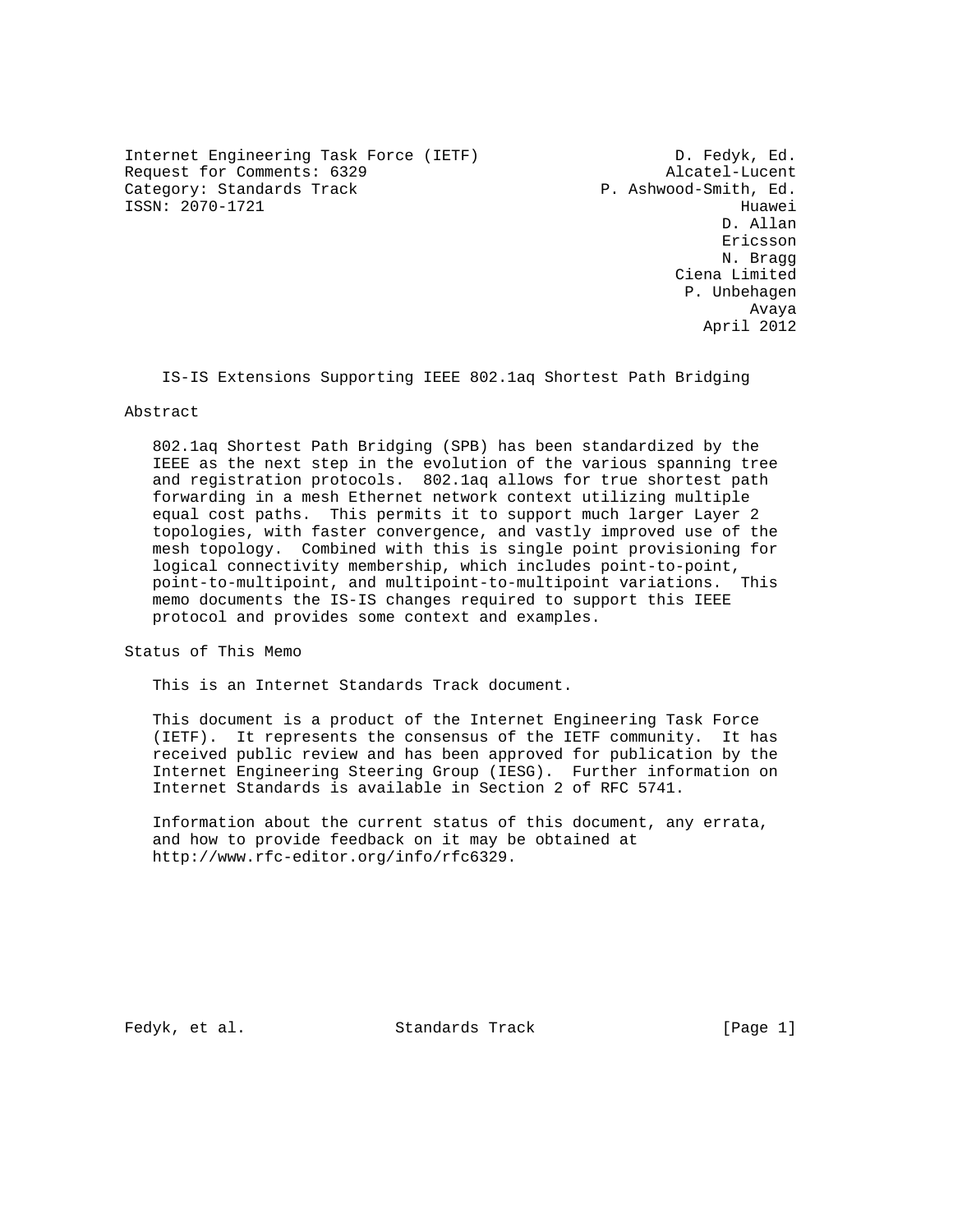## Copyright Notice

 Copyright (c) 2012 IETF Trust and the persons identified as the document authors. All rights reserved.

 This document is subject to BCP 78 and the IETF Trust's Legal Provisions Relating to IETF Documents

 (http://trustee.ietf.org/license-info) in effect on the date of publication of this document. Please review these documents carefully, as they describe your rights and restrictions with respect to this document. Code Components extracted from this document must include Simplified BSD License text as described in Section 4.e of the Trust Legal Provisions and are provided without warranty as described in the Simplified BSD License.

Fedyk, et al. Standards Track [Page 2]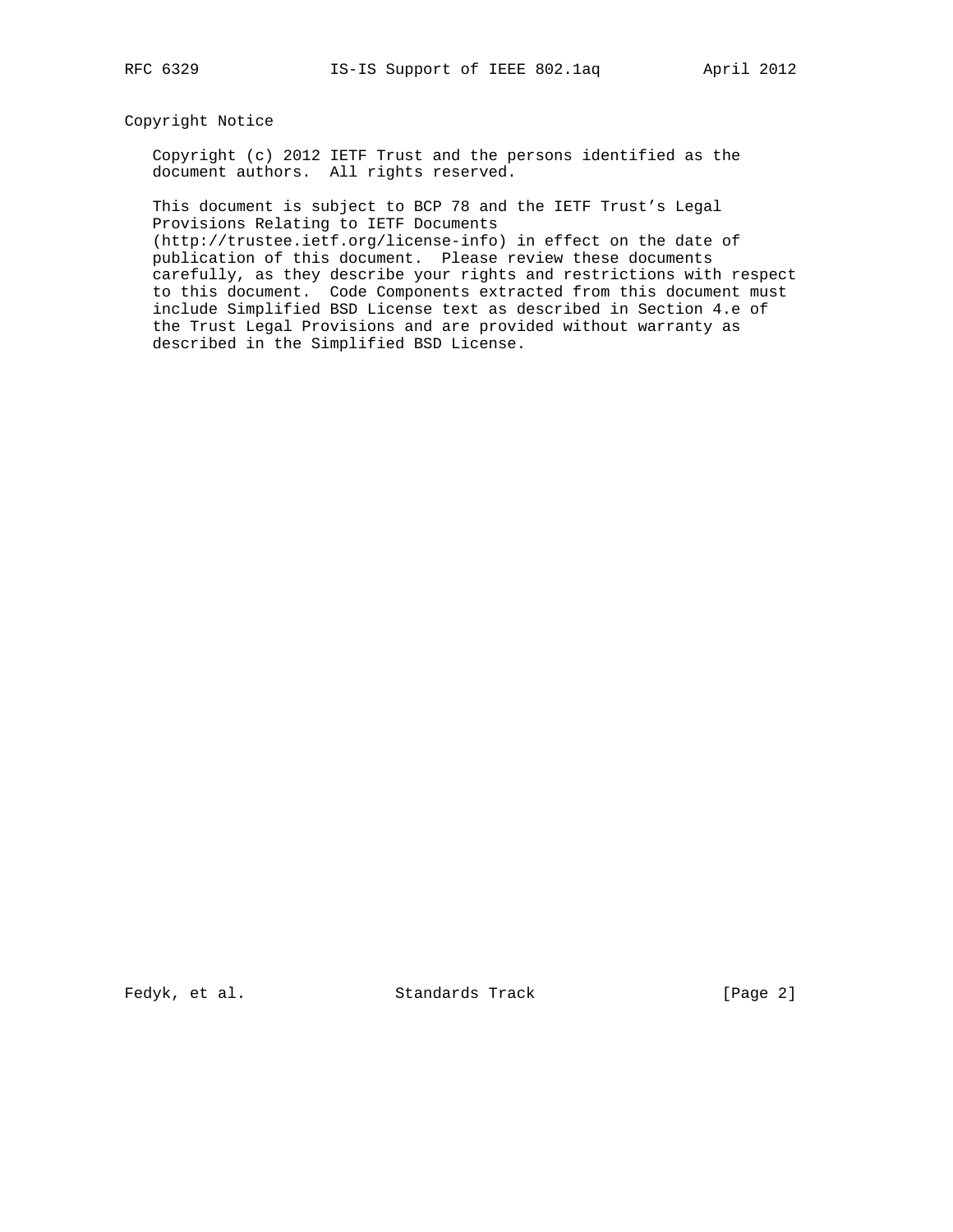# Table of Contents

| 4.3. Data Path SPBM - Multicast (Head-End Replication)  9 |
|-----------------------------------------------------------|
| 4.4. Data Path SPBM - Multicast (Tandem Replication)  9   |
|                                                           |
|                                                           |
|                                                           |
|                                                           |
|                                                           |
|                                                           |
|                                                           |
|                                                           |
|                                                           |
| 11. Shortest Path Default Tie-Breaking 17                 |
|                                                           |
|                                                           |
|                                                           |
|                                                           |
| 13.3. SPB Base VLAN Identifiers (SPB-B-VID) Sub-TLV 23    |
|                                                           |
| 14.1. SPB Instance (SPB-Inst) Sub-TLV 24                  |
| 14.1.1. SPB Instance Opaque ECT-ALGORITHM                 |
|                                                           |
|                                                           |
| 15.1. SPB Link Metric (SPB-Metric) Sub-TLV 29             |
| 15.1.1. SPB Adjacency Opaque ECT-ALGORITHM                |
|                                                           |
| 16. Service Information Extensions 30                     |
| 16.1. SPBM Service Identifier and Unicast Address         |
|                                                           |
| 16.2. SPBV MAC Address (SPBV-ADDR) Sub-TLV 32             |
|                                                           |
|                                                           |
|                                                           |
|                                                           |
|                                                           |
|                                                           |

Fedyk, et al. Standards Track [Page 3]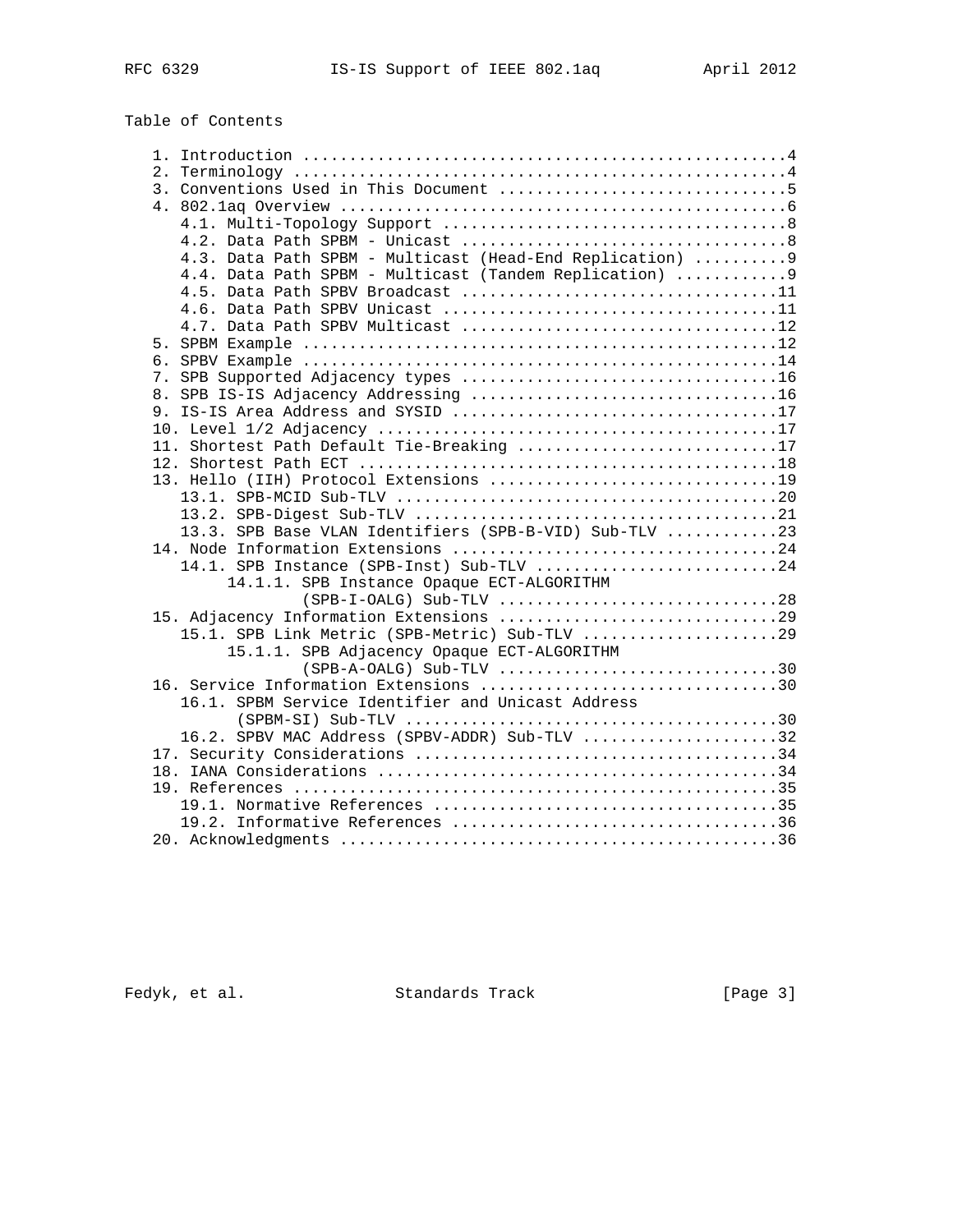## 1. Introduction

 802.1aq Shortest Path Bridging (SPB) [802.1aq] has been standardized by the IEEE as the next step in the evolution of the various spanning tree and registration protocols. 802.1aq allows for true shortest path forwarding in an Ethernet mesh network context utilizing multiple equal cost paths. This permits SPB to support much larger Layer 2 topologies, with faster convergence, and vastly improved use of the mesh topology. Combined with this is single point provisioning for logical connectivity membership, which includes point-to-point (E-LINE), point-to-multipoint (E-TREE), and multipoint-to-multipoint (E-LAN) variations.

 The control protocol for 802.1aq is IS-IS [IS-IS] augmented with a small number of TLVs and sub-TLVs. This supports two Ethernet encapsulating data paths, 802.1ad (Provider Bridges) [PB] and 802.1ah (Provider Backbone Bridges) [PBB]. This memo documents those TLVs while providing some overview.

 Note that 802.1aq requires no state machine or other substantive changes to [IS-IS]. 802.1aq simply requires a new Network Layer Protocol Identifier (NLPID) and set of TLVs. In the event of confusion between this document and [IS-IS], [IS-IS] should be taken as authoritative.

2. Terminology

 In addition to well-understood IS-IS terms, this memo uses terminology from IEEE 802.1 and introduces a few terms:

| 802.1ad       | Provider Bridges (PBs) - 0-in-0 encapsulation                      |
|---------------|--------------------------------------------------------------------|
| 802.1ah       | Provider Backbone Bridges (PBBs), MAC-IN-MAC                       |
|               | encapsulation                                                      |
| 802.1aq       | Shortest Path Bridging (SPB)                                       |
| Base VID      | VID used to identify a VLAN in management operations               |
| B-DA          | Backbone Destination Address 802.1ah PBB                           |
| $B-MAC$       | Backbone MAC Address                                               |
| B-SA          | Backbone Source Address in 802.1ah PBB header                      |
| B-VID         | Backbone VLAN ID in 802.1ah PBB header                             |
| B-VLAN        | Backbone Virtual LAN                                               |
| BPDU          | Bridge PDU                                                         |
| BridgeID      | 64-bit quantity = (Bridge Priority:16) << 48   SYSID:48            |
|               | BridgePriority 16-bit relative priority of a node for tie-breaking |
| $C-MAC$       | Customer MAC. Inner MAC in 802.1ah PBB header                      |
| $C-VID$       | Customer VLAN ID                                                   |
| ECT-ALGORITHM | 32-bit unique ID of an SPF tie-breaking set of rules               |
| ECT-MASK      | 64-bit mask XORed with BridgeID during tie-breaking                |
| E-LAN         | Bidirectional Logical Connectivity between >2 UNIs                 |
|               |                                                                    |

Fedyk, et al. Standards Track [Page 4]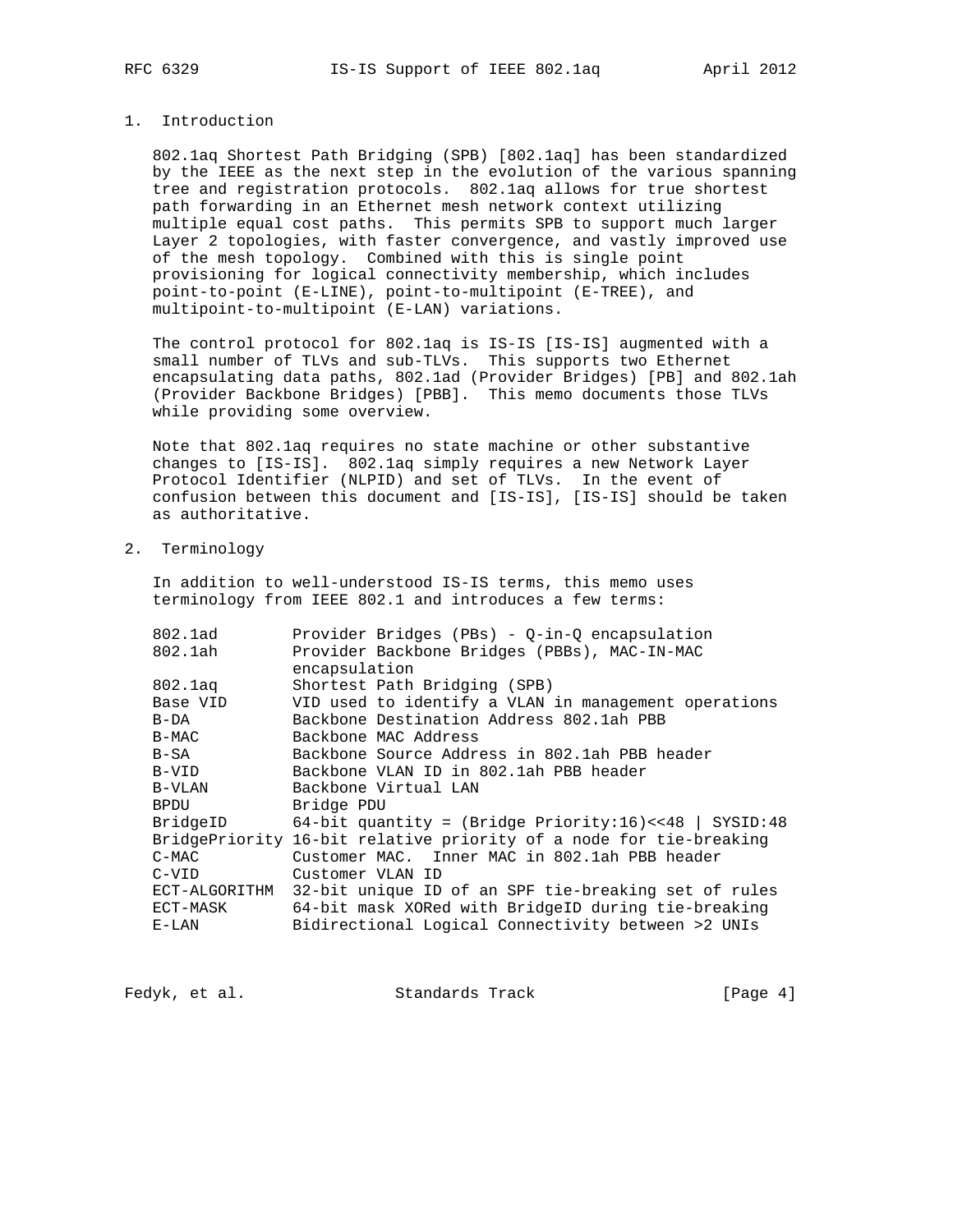| $E-LINE$      | Bidirectional Logical Connectivity between two UNIs         |
|---------------|-------------------------------------------------------------|
| $E-TRUEE$     | Asymmetric Logical Connectivity between UNIs                |
| <b>FDB</b>    | Filtering Database: $\{DA/VID\} \rightarrow \{next\ hops\}$ |
| $I-SID$       | Ethernet Services Instance Identifier used for              |
|               | Logical Grouping for E-LAN/LINE/TREE UNIs                   |
| LAN           | Local Area Network                                          |
| LSDB          | Link State Database                                         |
| LSP           | Link State PDU                                              |
| <b>MAC</b>    | Media Access Control                                        |
| MAC-IN-MAC    | Ethernet in Ethernet framing as per 802.1ah [PBB]           |
| MDT           | Multicast Distribution Tree                                 |
| MMRP          | Multiple MAC Registration Protocol 802.1ak [MMRP]           |
| МT            | Multi-Topology. As used in [MT]                             |
| MT ID         | Multi-Topology Identifier (12 bits). As used in [MT]        |
| NLPID         | Network Layer Protocol Identifier: IEEE 802.1aq= 0xC1       |
| NNI           | Network-Network Interface                                   |
| $Q$ -in- $Q$  | Additional S-VID after a C-VID (802.1ad) [PB]               |
| PBB           | Provider Backbone Bridge - forwards using PBB               |
| Ingress Check | Source Forwarding Check - drops misdirected frames          |
| (S,G)         | Source & Group - identity of a source-specific tree         |
| $(*$ , G)     | Any Source & Group - identity of a shared tree              |
| S-VID         | Service VLAN ID                                             |
| SA            | Source Address                                              |
| SPB           | Shortest Path Bridging - generally all of 802.1aq           |
| SPB           | Shortest Path Bridge - device implementing 802.1aq          |
| SPB-instance  | Logical SPB instance correlated by MT ID                    |
| SPBM          | Device implementing SPB MAC mode                            |
| SPBV          | Device implementing SPB VID mode                            |
| SPSourceID    | 20-bit identifier of the source of multicast frames         |
| SPT           | Shortest Path Tree computed by one ECT-ALGORITHM            |
| SPT Region    | A set of SPBs with identical VID usage on their NNIs        |
| SPVID         | Shortest Path VLAN ID: a C-VID or S-VID that                |
|               | identifies the source                                       |
| STP           | Spanning Tree Protocol                                      |
| UNI           | User-Network Interface: customer-to-SPB attach point        |
| VID           | VLAN ID: 12-bit logical identifier after MAC header         |
| <b>VLAN</b>   | Virtual LAN: a logical network in the control plane         |

## 3. Conventions Used in This Document

 The key words "MUST", "MUST NOT", "REQUIRED", "SHALL", "SHALL NOT", "SHOULD", "SHOULD NOT", "RECOMMENDED", "MAY", and "OPTIONAL" in this document are to be interpreted as described in [RFC2119].

 The lowercase forms with an initial capital "Must", "Must Not", "Shall", "Shall Not", "Should", "Should Not", "May", and "Optional" in this document are to be interpreted in the sense defined in

Fedyk, et al. Standards Track [Page 5]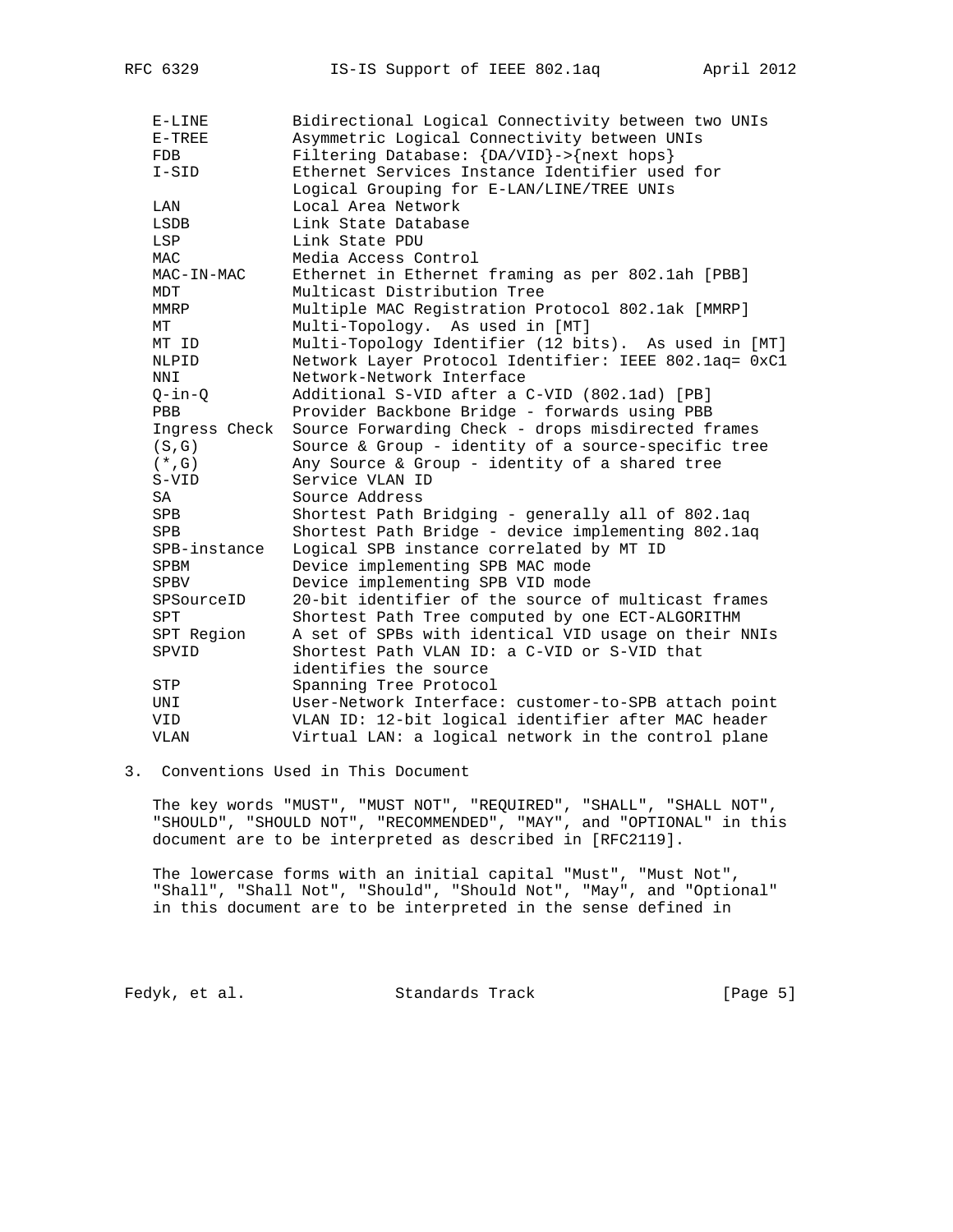[RFC2119], but are used where the normative behavior is defined in documents published by SDOs other than the IETF.

4. 802.1aq Overview

 This section provides an overview of the behavior of [802.1aq] and is not intended to be interpreted as normative text. For the definitive behavior, the reader should consult [802.1aq]. Nonetheless, lowercase forms with initial capitalization of the conventions in RFC 2119 are used in this section to give the reader an indication of the intended normative behaviors as above.

 802.1aq utilizes 802.1Q-based Ethernet bridging. The filtering database (FDB) is populated as a consequence of the topology computed from the IS-IS database. For the reader unfamiliar with IEEE terminology, the definition of Ethernet behavior is almost entirely in terms of "filtering" (of broadcast traffic) rather than "forwarding" (the explicit direction of unicast traffic). This document uses the generic term "forwarding", and it has to be understood that these two terms simply represent different ways of expressing the same behaviors.

 802.1aq supports multiple modes of operation depending on the type of data plane and the desired behavior. For the initial two modes of 802.1aq (SPBV and SPBM), routes are shortest path, are forward- and reverse-path symmetric with respect to any source/destination pair within the SPB domain, and are congruent with respect to unicast and multicast. Hence, the shortest path tree (SPT) to a given node is congruent with the multicast distribution tree (MDT) from a given node. The MDT for a given VLAN is a pruned subset of the complete MDT for a given node that is identical to its SPT. Symmetry and congruency preserve packet ordering and proper fate sharing of Operations, Administration, and Maintenance (OAM) flows by the forwarding path. Such modes are fully supported by existing [802.1ag] and [Y.1731] OAM mechanisms.

 VLANs provide a natural delineation of service instances. 802.1aq supports two modes, SPB VID (SPBV) and SPB MAC (SPBM). In SPBV, multiple VLANS can be used to distribute load on different shortest path trees (each computed by a different tie-breaking rule) on a service basis. In SPBM, service instances are delineated by I-SIDs but VLANs again can be used to distribute load on different shortest path trees.

 There are two encapsulation methods supported. SPBM can be used in a PBB network implementing PBB (802.1ah [PBB]) encapsulation. SPBV can be used in PB networks implementing VLANs, PB (802.1aq [PB]), or PBB

Fedyk, et al. Standards Track [Page 6]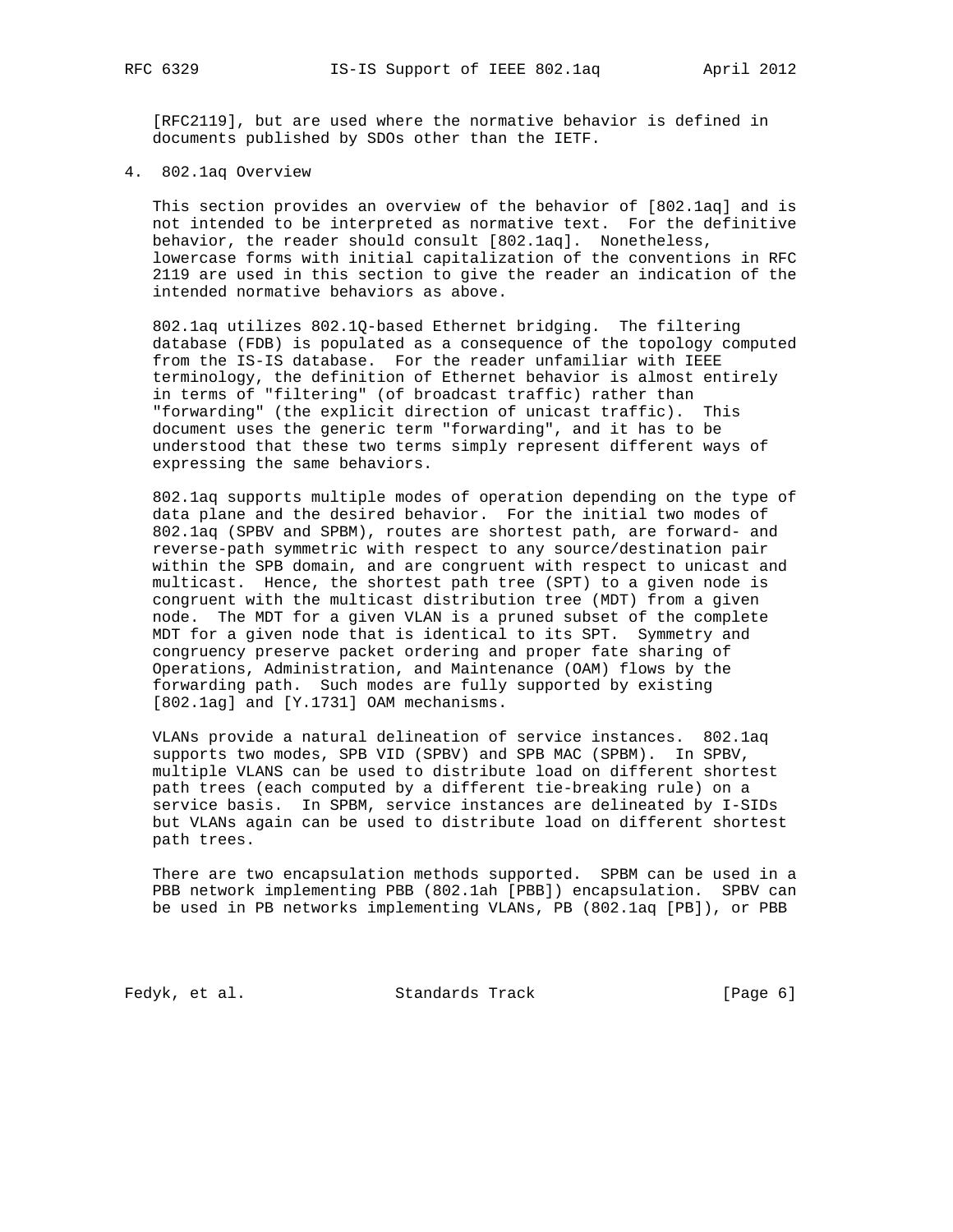encapsulation. The two modes can co-exist simultaneously in an SPB network.

 The practical design goals for SPBV and SPBM in the current 802.1aq specification are networks of size 100 nodes and 1000 nodes respectively. However, since SPBV can be sparsely used in an SPB region it can simply span a large SPB region with a small number of SPVIDs.

 In SPBM and SPBV each bridge has at least one unique "known" MAC address which is advertised by IS-IS in the SYSID.

 In the forwarding plane, SPBM uses the combination of one or more B-VIDs and "known" Backbone-MAC (B-MAC) addresses that have been advertised in IS-IS. The term Backbone simply implies an encapsulation that is often used in the backbone networks, but the encapsulation is useful in other types of networks where hiding C-MACs is useful.

 The SPBM filtering database (FDB) is computed and installed for unicast and multicast MAC addresses, while the SPBV filtering database is computed and installed for unidirectional VIDs (referred to as SPVIDs), after which MAC reachability is learned (exactly as in bridged Ethernet) for unicast MACs.

 Both SPBV and SPBM use source-specific multicast trees. If they share the same ECT-ALGORITHM (32-bit worldwide unique definition of the computation), the tree is the same SPT. For SPBV, (S,G) is encoded by a source-specific VID (the SPVID) and a standard Group MAC address. For SPBM, (S,G) is encoded in the destination B-MAC address as the concatenation of a 20-bit SPB wide unique nodal nickname (referred to as the SPSourceID) and the 24-bit I-SID together with the B-VID that corresponds to the ECT-ALGORITHM network wide.

 802.1aq supports membership attributes that are advertised with the I-SID (SPBM) or Group Address (SPBV) that defines the group. Individual members can be transmitters (T) and/or receivers (R) within the group, and the multicast state is appropriately sized to these requests. Multicast group membership is possible even without transmit membership by performing head-end replication to the receivers thereby eliminating transit multicast state entirely.

 Some highly connected mesh networks provide for path diversity by offering multiple equal cost alternatives between nodes. Since congruency and symmetry Must be honored, a single tree may leave some links under-utilized. By using different deterministic tie-breakers, up to 16 shortest paths of arbitrary diversity are possible between any pair of nodes. This distributes the traffic on a VLAN basis.

Fedyk, et al. Standards Track [Page 7]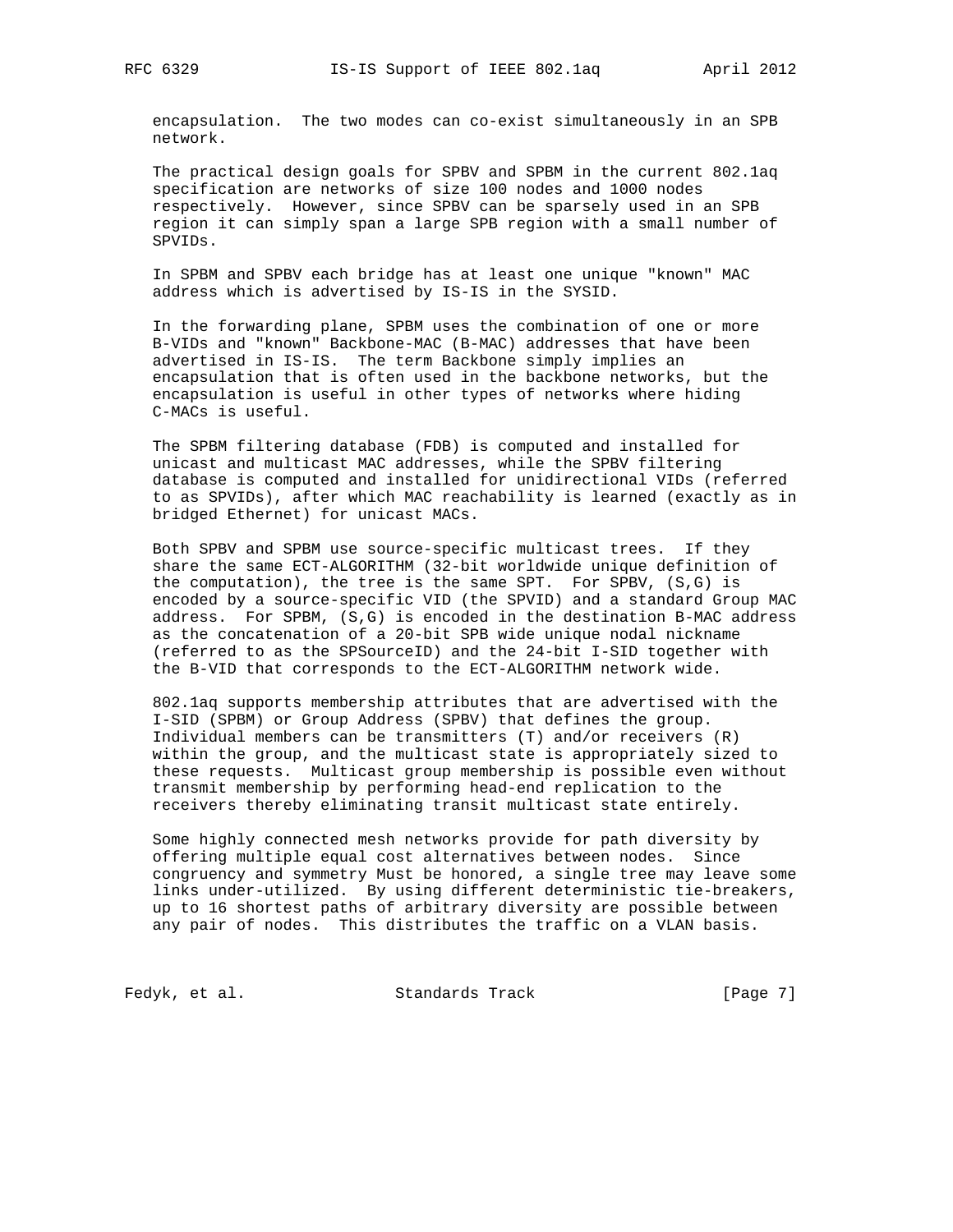SPBV and SPBM May share a single SPT with a single ECT-ALGORITHM or use any combination of the 16 ECT-ALGORITHMs. An extensible framework permits additional or alternative algorithms with other properties and parameters (e.g., ECMP, (\*,G)) to also be supported without any changes in this or the IEEE documents.

#### 4.1. Multi-Topology Support

 SPB incorporates the multi topology features of [MT] thereby allowing multiple logical SPB instances within a single IS-IS instance.

 To accomplish this, all SPB-related information is either explicitly or implicitly associated with a Multi-Topology Identifier (MT ID). SPB information related to a given MT ID thus forms a single logical SPB instance.

 Since SPB has its own adjacency metrics and those metrics are also associated with an MT ID, it is possible to have different adjacency metrics (or infinite metrics) for SPB adjacencies that are not only distinct from IP or other NLPIDs riding in this IS-IS instance, but also distinct from those used by other SPB instances in the same IS-IS instance.

 Data plane traffic for a given MT ID is intrinsically isolated by the VLANs assigned to the SPB instance in question. Therefore, VLANs (represented by VIDs in TLVs and in the data plane) Must Not overlap between SPB instances (regardless of how the control planes are isolated).

 The [MT] mechanism when applied to SPB allows different routing metrics and topology subsets for different classes of services.

 The use of [MT] other than the default MT ID #0 is completely OPTIONAL.

The use of [MT] to separate SPB from other NLPIDs is also OPTIONAL.

#### 4.2. Data Path SPBM - Unicast

 Unicast frames in SPBM are encapsulated as per 802.1ah [PBB]. A Backbone Source Address (B-SA), Backbone Destination Address (B-DA), Backbone VLAN ID (B-VID), and an I-Component Service Instance ID (I-TAG) are used to encapsulate the Ethernet frame. The B-SA is a B-MAC associated with the ingress 802.1aq bridge, usually the "known" B-MAC of that entire bridge. The B-DA is one of the "known" B-MACs associated with the egress 802.1aq bridge. The B-VID and I-TAG are mapped based on the physical or logical UNI port (untagged, or tagged either by S-TAG or C-TAG) being bridged. Normal learning and

Fedyk, et al. Standards Track [Page 8]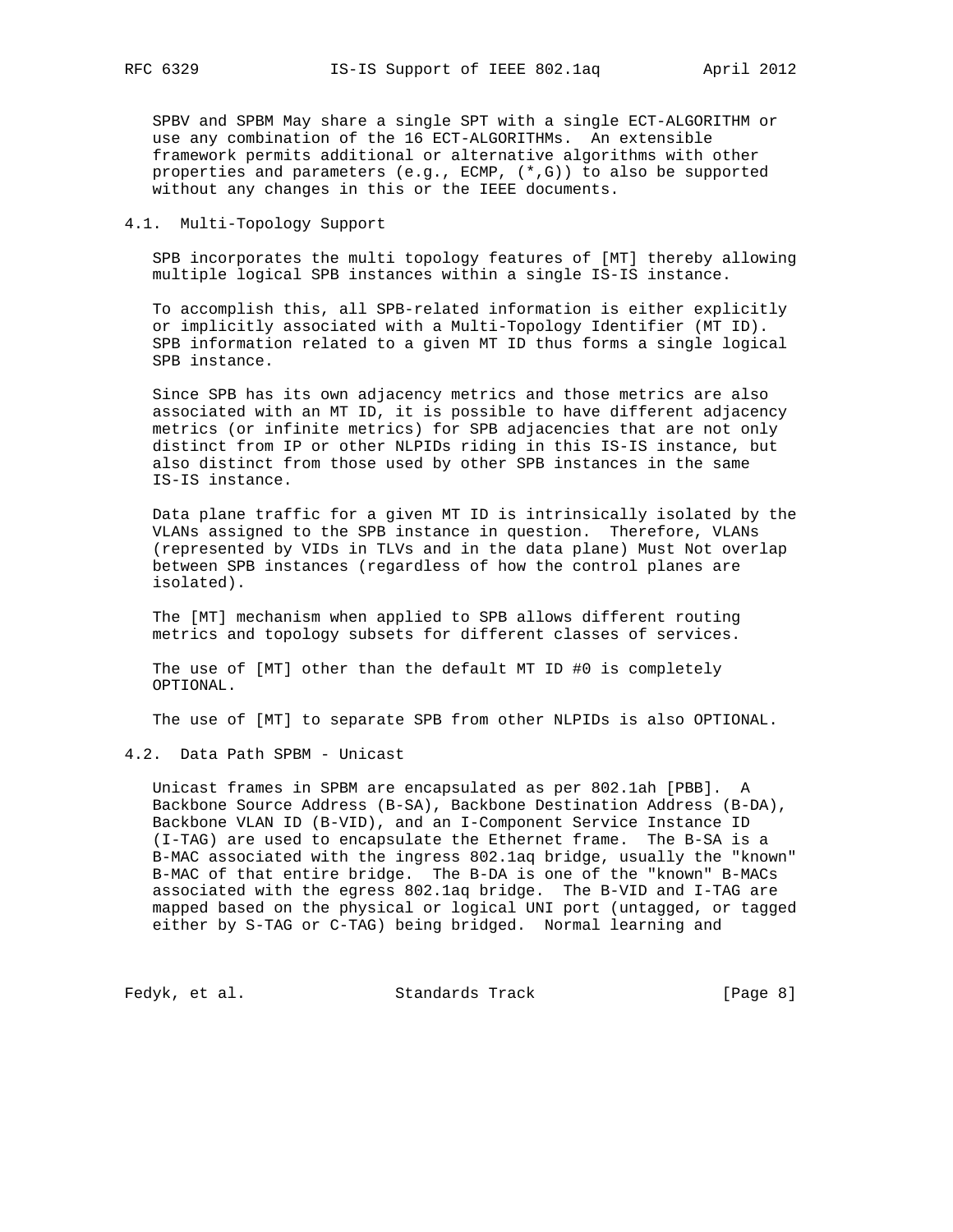broadcast to unknown C-MACs is applied as per [PBB] at the ingress/egress SPBs only.

 Unlike [PBB] on a (\*,G) tree, the B-DA forwarding on tandem nodes (NNI to NNI) is performed without learning. Instead, the output of 802.1aq computations, based on the TLVs specified in this document, is used to populate the filtering databases (FDBs). The FDB entries map {B-DA, B-VID} to an outgoing interface and are only populated from the IS-IS database and computations.

 The B-SA/B-VID is checked on tandem nodes against the ingress port. If the B-SA/B-VID (as a destination) entry in the FDB does not point to the port on which the packet arrived, the packet is discarded. This is referred to as an ingress check and serves as a very powerful loop mitigation mechanism.

4.3. Data Path SPBM - Multicast (Head-End Replication)

 Head-end replication is supported for instances where there is a sparse community of interest or a low likelihood of multicast traffic. Head-end replication requires no multicast state in the core. A UNI port wishing to use head-end replication Must Not advertise its I-SID membership with the Transmit (T) bit set but instead Must locally and dynamically construct the appropriate unicast serial replication to all the other receivers (Receive (R) bit set) of the same I-SID.

 When an unknown customer unicast or a multicast frame arrives at an SPBM User-Network Interface (UNI) port that has been configured to replicate only at the head end, the packet is replicated once for each receiver, encapsulated, and sent as a unicast frame. The set of receivers is determined by inspecting the IS-IS database for other SPBs that have registered interest in the same I-SID with the R bit set. This R bit / I-SID pair is found in the SPBM Service Identifier and Unicast Address (SPBM-SI) sub-TLV. The packets are encapsulated as per the SPBM unicast forwarding above.

4.4. Data Path SPBM - Multicast (Tandem Replication)

 Tandem replication uses the shortest path tree to replicate frames only where the tree forks and there is at least one receiver on each branch. Tandem replication is bandwidth efficient but uses multicast FDB entries (state) in core bridges, which might be unnecessary if there is little multicast traffic demand. The head-end replication mode is best suited for the case where there is little or no true multicast traffic for an I-SID. Tandem replication is triggered on transit nodes when the I-SID is advertised with the T bit set.

Fedyk, et al. Standards Track [Page 9]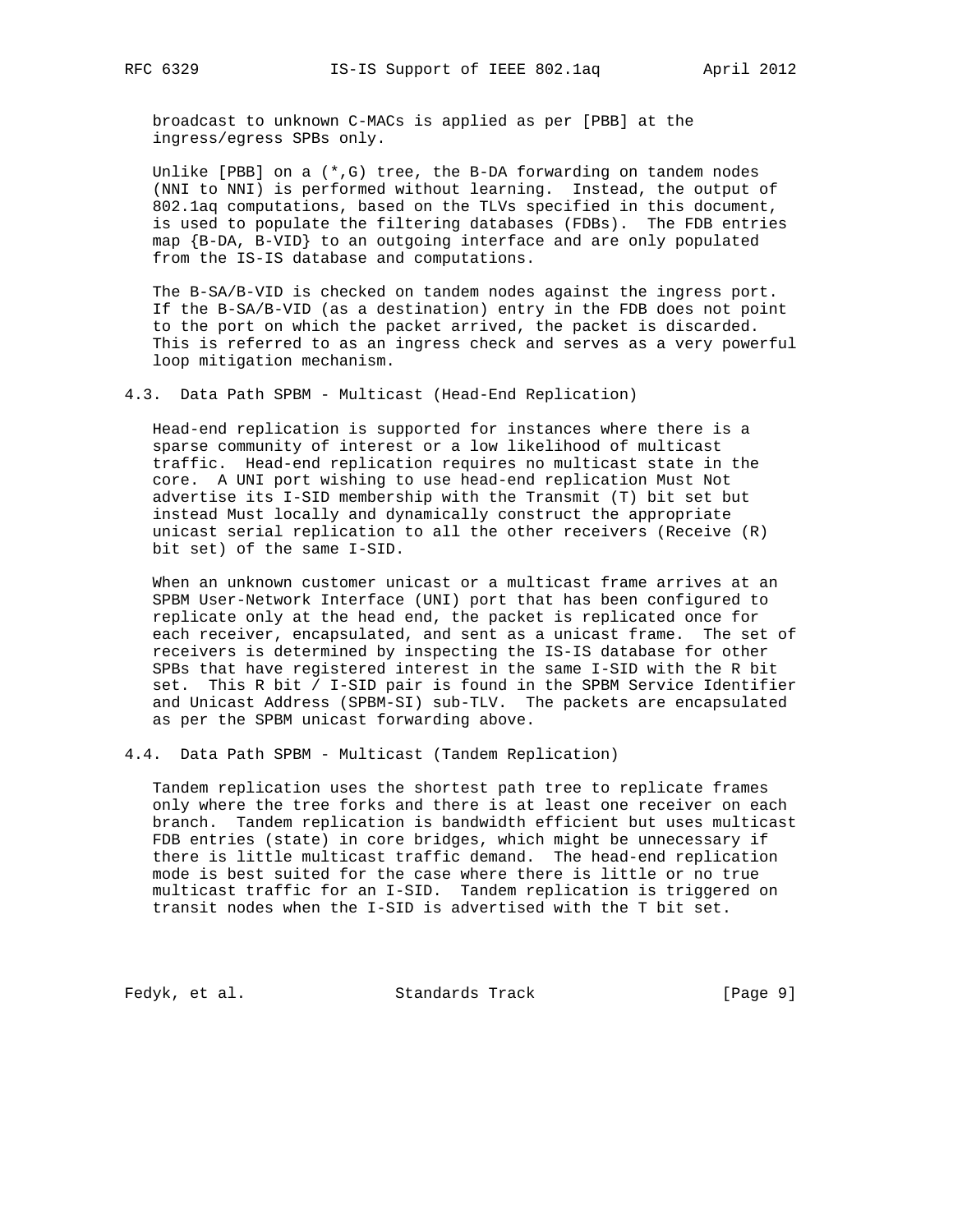Broadcast, unknown unicast, or multicast frames arriving at an SPBM UNI port are encapsulated with a B-DA multicast address that uniquely identifies the encapsulating node (the root of the Multicast Distribution Tree) and the I-SID scoping this multicast.

 This B-DA address is a well-formed multicast group address (as per 802.1Q and 802.1ah) that concatenates the SPSourceID A' with the I-SID M (written as DA=<A',M> and uniquely identifying the (S,G) tree). This exact format is given in Figure 1 below:

M L TYP

 +-+-+-+-+-+-+-+-+-+-+-+-+-+-+-+-+-+-+-+-+-+-+-+-+-+-+-+-+-+-+-+-+ |1|1|0|0|SPSrcMS| SPSrc [8:15] | SPSrc [0:7] | I-SID [16:23] | +-+-+-+-+-+-+-+-+-+-+-+-+-+-+-+-+-+-+-+-+-+-+-+-+-+-+-+-+-+-+-+-+ | I-SID [8:15] | I-SID [0:7] | +-+-+-+-+-+-+-+-+-+-+-+-+-+-+-+-+

> Figure 1: SPBM Multicast Address Format (SPSrcMS represents SPSrc [16:19])

- Note: In Figure 1, the index numbering from less significant bit to more significant bit within a byte or field within a byte gives the wire order of the bits in the address consistent with the IETF format in the rest of this document. (The IEEE convention for number representation reverses the bits within an octet compared with IETF practice.)
- o M is the multicast bit, always set to 1 for a multicast DA. (It is the lowest bit in the most significant byte.)
- o L is the local bit, always set to 1 for an SPBM-constructed multicast DA.
- o TYP is the SPSourceID type. 00 is the only type supported at this time.
- o SPSrc (SPSourceID) is a 20-bit quantity that uniquely identifies a SPBM node for all B-VIDs allocated to SPBM operation. This is just the SPSourceID advertised in the SPB Instance (SPB-Inst) sub- TLV. The value SPSourceID = 0 has special significance; it is advertised by an SPBM node that has been configured to assign its SPSourceID dynamically, which requires LSDB synchronization, but where the SPSourceID assignment has not yet completed.
- o I-SID is the 24-bit I-Component Service ID advertised in the SPBM Service Identifier TLV. It occupies the lower 24 bits of the SPBM multicast DA. The I-SID value 0xfff is reserved for SPBM control traffic (refer to the default I-SID in [802.1aq]).

| Fedyk, et al.<br>Standards Track | [Page 10] |
|----------------------------------|-----------|
|----------------------------------|-----------|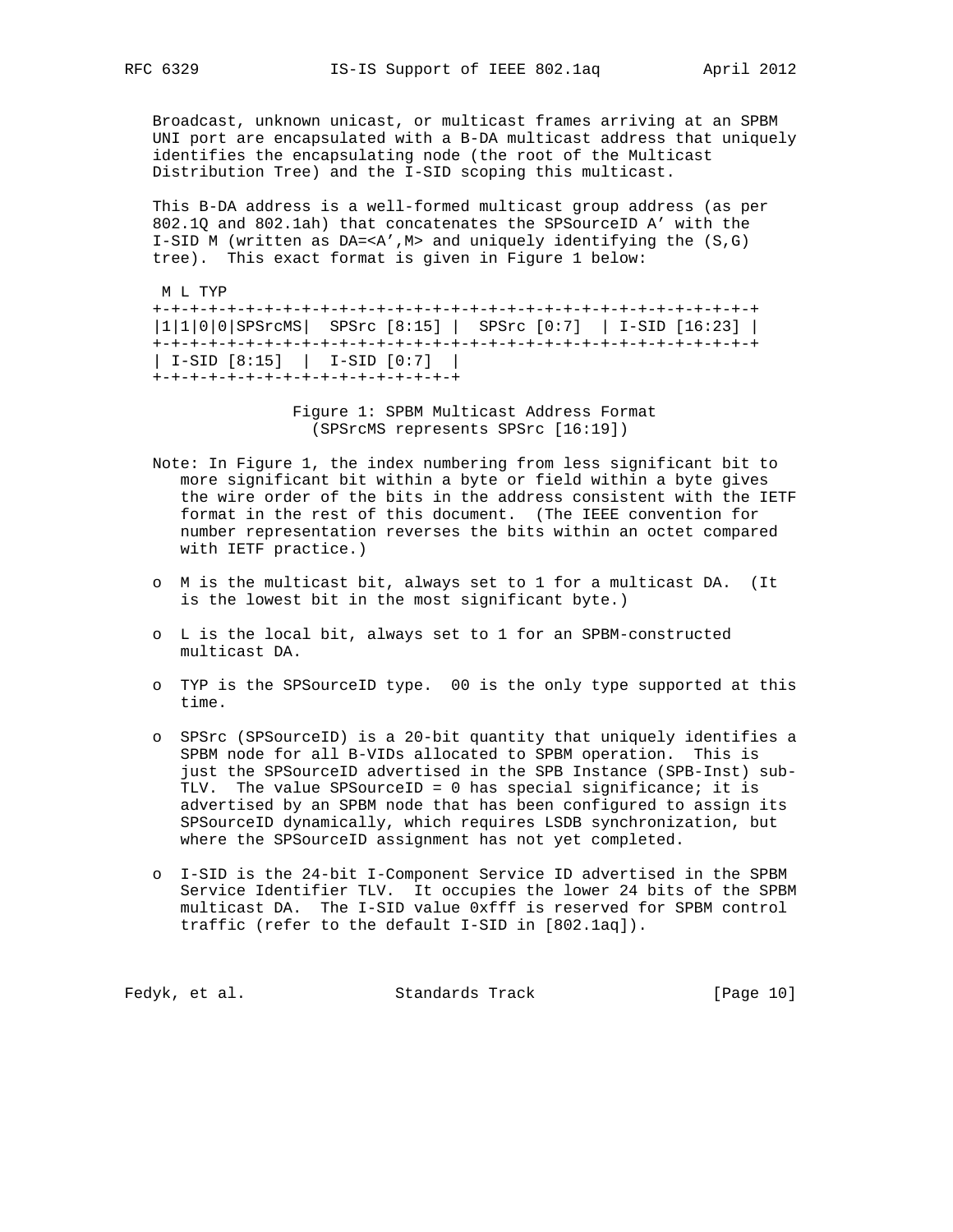This multicast address format is used as the DA on frames when they are first encapsulated at ingress to the SPBM network. The DA is also installed into the FDBs on all SPBM nodes that are on the corresponding SPT between the source and other nodes that have registered receiver interest in the same I-SID.

 Just as with unicast forwarding, the B-SA/B-VID May be used to perform an ingress check, but the SPSourceID encoded in the DA and the "drop-on-unknown" functionality of the FDB in [PBB] achieve the same effect.

 The I-Component at the egress SPBM device has completely standard [PBB] behavior and therefore will:

- 1) learn the remote C-SA to B-SA relationship and
- 2) bridge the original customer frame to the set of local UNI ports that are associated with the I-SID.

4.5. Data Path SPBV Broadcast

 When a packet for an unknown DA arrives at an SPBV UNI port, VID translation (or VID encapsulation for untagged Frames) with the corresponding SPVID for this VLAN and ingress SPB is performed.

 SPVID forwarding is simply an SPT that follows normal VLAN forwarding behavior, with the exception that the SPVID is unidirectional. As a result, shared VLAN learning (SVL) is used between the forward- and reverse-path SPVIDs associated with the same Base VID to allow SPBV unicast forwarding to operate in the normal reverse learning fashion.

 Ingress check is done by simply verifying that the bridge to which the SPVID has been assigned is indeed "shortest path" reachable over the link over which the packet tagged with that SPVID arrived. This is computed from the IS-IS database and is implied when the SPVID is associated with a specific incoming port.

4.6. Data Path SPBV Unicast

 When a packet for a known DA arrives at an SPBV UNI port, VID translation (or VID encapsulation for untagged Frames) with the corresponding SPVID for this VLAN and ingress bridge is performed.

 Since the SPVID will have been configured to follow a source-specific SPT and the DA is known, the packet will follow the source-specific path towards the destination C-MAC.

Ingress check is as per the previous SPBV section.

Fedyk, et al. Standards Track [Page 11]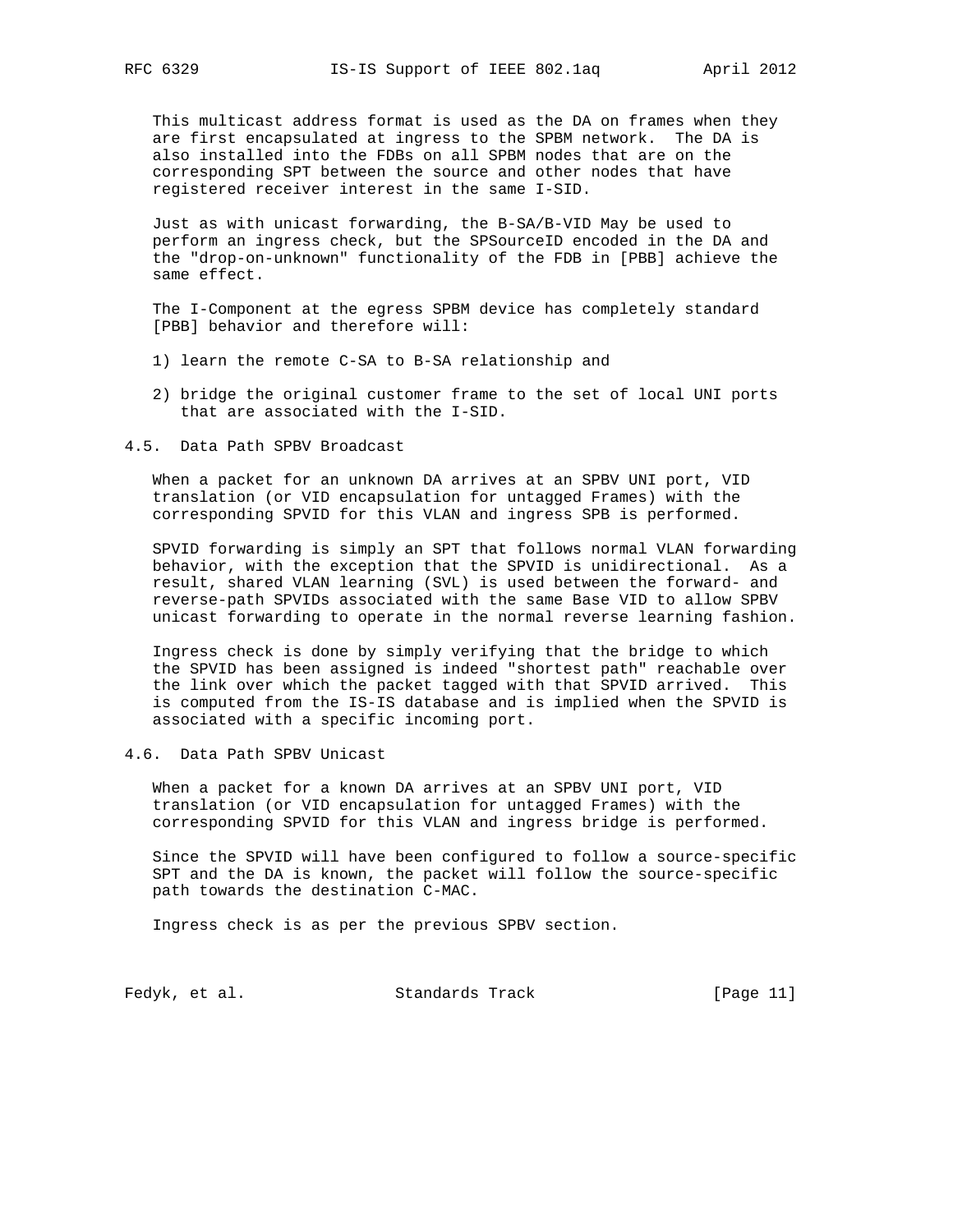## 4.7. Data Path SPBV Multicast

 C-DA multicast addresses May be advertised from SPBV UNI ports. These may be configured or learned through the Multiple MAC Registration Protocol (MMRP). MMRP is terminated at the edge of the SPBV network and IS-IS carries the multicast addresses. Tandem SPBV devices will check to see if they are on the SPF tree between SPBV UNI ports advertising the same C-DA multicast address, and if so will install multicast state to follow the SPBV SPF trees.

Ingress check is as per the previous two SPBV sections.

#### 5. SPBM Example

 Consider the small example network shown in Figure 2. Nodes are drawn in boxes with the last nibble of their B-MAC address :1..:7. The rest of the B-MAC address nibbles are 4455-6677-00xx. Links are drawn as "--" and "/", while the interface indexes are drawn as numbers next to the links. UNI ports are shown as "<==>" with the desired I-SID shown at the end of the UNI ports as "i1".



Figure 2: SPBM Example 7-Node Network

 Using the default ECT-ALGORITHM (00-80-C2-01), which picks the equal cost path with the lowest BridgeID, this ECT-ALGORITHM is assigned to B-VID 100. When all links have the same cost, then the 1-hop shortest paths are all direct and the 2-hop shortest paths (which are of course symmetric) are as follows:

 $\{ 1-2-3, 1-2-5, 1-2-7, 6-2-5,$  $4-2-7$ ,  $4-1-6$ ,  $5-2-7$ ,  $6-2-3$ ,  $4-2-3$ 

Fedyk, et al. Standards Track [Page 12]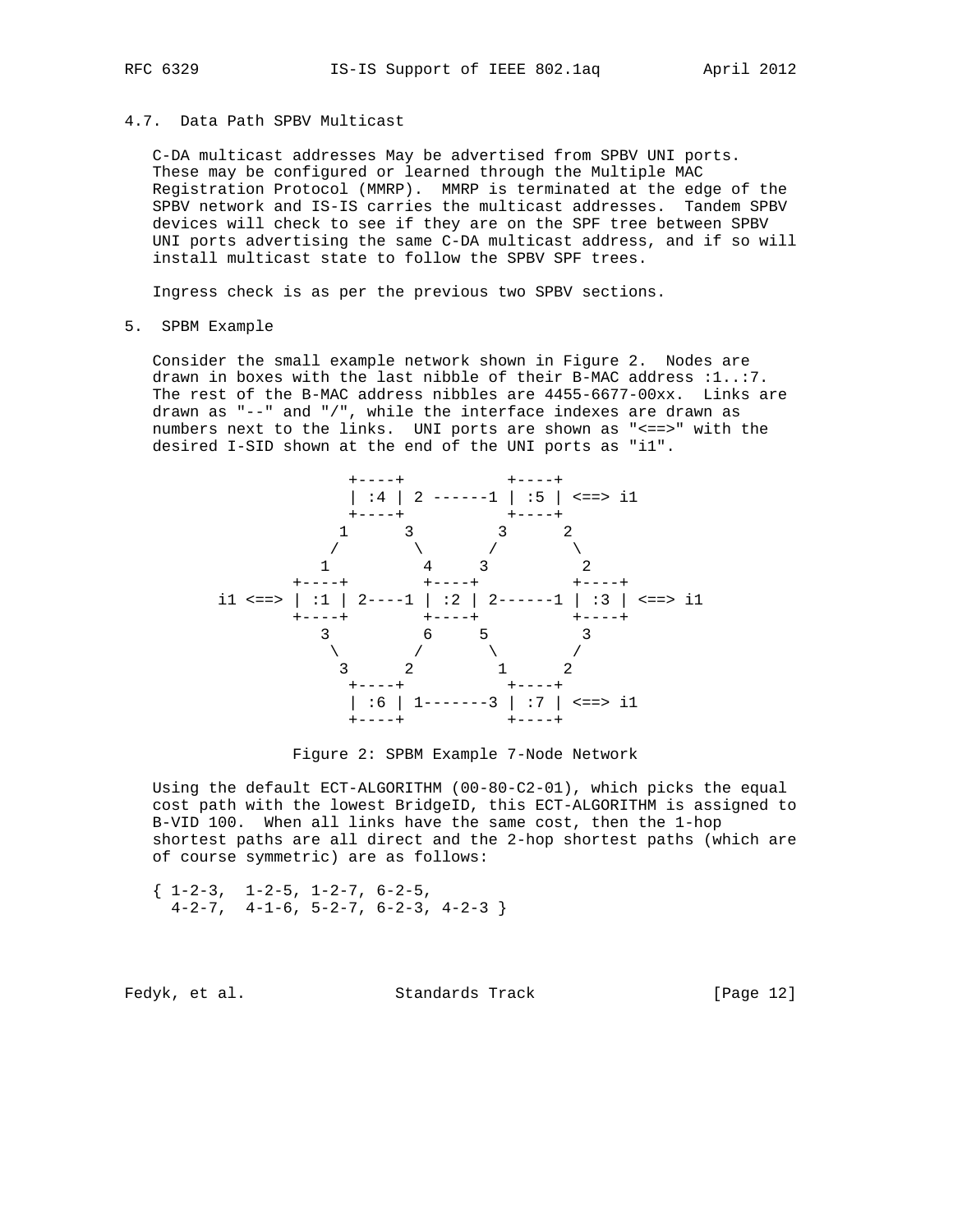Node :1's unicast forwarding table therefore routes toward B-MACs :7, :3, and :5 via interface/2, while its single-hop paths are all direct as can be seen from its FDB given in Figure 3.

 Node :1 originates multicast since it is at the head of the MDT to nodes :3, :5, and :7 and is a transmitter of I-SID 1, which nodes :3, :5, and :7 all wish to receive. Node :1 therefore produces a multicast forwarding entry whose DA contains its SPSourceID (which is the last 20 bits of the B-MAC in the example) and the I-SID 1. Node :1 thereafter sends packets matching this entry to interface if/2 with B-VID=100. Node :1's full unicast (U) and multicast (M) table is shown in Figure 3. Note that the IN/IF (incoming interface) field is not specified for unicast traffic, and for multicast traffic has to point back to the root of the tree, unless it is the head of the tree -- in which case, we use the convention if/00. Since node :1 is not transit for any multicast, it only has a single entry for the root of its tree for I-SID=1.

|   | IN/IF                                                                         | DESTINATION ADDR                                                                                                           | <b>BVID</b>                                          | OUT/IF(s)                                                                      |
|---|-------------------------------------------------------------------------------|----------------------------------------------------------------------------------------------------------------------------|------------------------------------------------------|--------------------------------------------------------------------------------|
| М | $if$ /**<br>$if$ /**<br>$if$ /**<br>$if$ /**<br>$if$ /**<br>$if$ /**<br>if/00 | 4455-6677-0002<br>4455-6677-0003<br>4455-6677-0004<br>4455-6677-0005<br>4455-6677-0006<br>4455-6677-0007<br>7300-0100-0001 | 0100<br>0100<br>0100<br>0100<br>0100<br>0100<br>0100 | if/2<br>$\{if/2$<br>$\int$ if/1<br>$\{if/2$<br>$\{if/3$<br>$\int$ if/2<br>if/2 |

Figure 3: SPBM Node :1 FDB - Unicast (U) and Multicast (M)

 Node :2, being at the center of the network, has direct 1-hop paths to all other nodes; therefore, its unicast FDB simply sends packets with the given B-MAC/B-VID=100 to the interface directly to the addressed node. This can be seen by looking at the unicast entries (the first 6) shown in Figure 4.

Fedyk, et al. Standards Track [Page 13]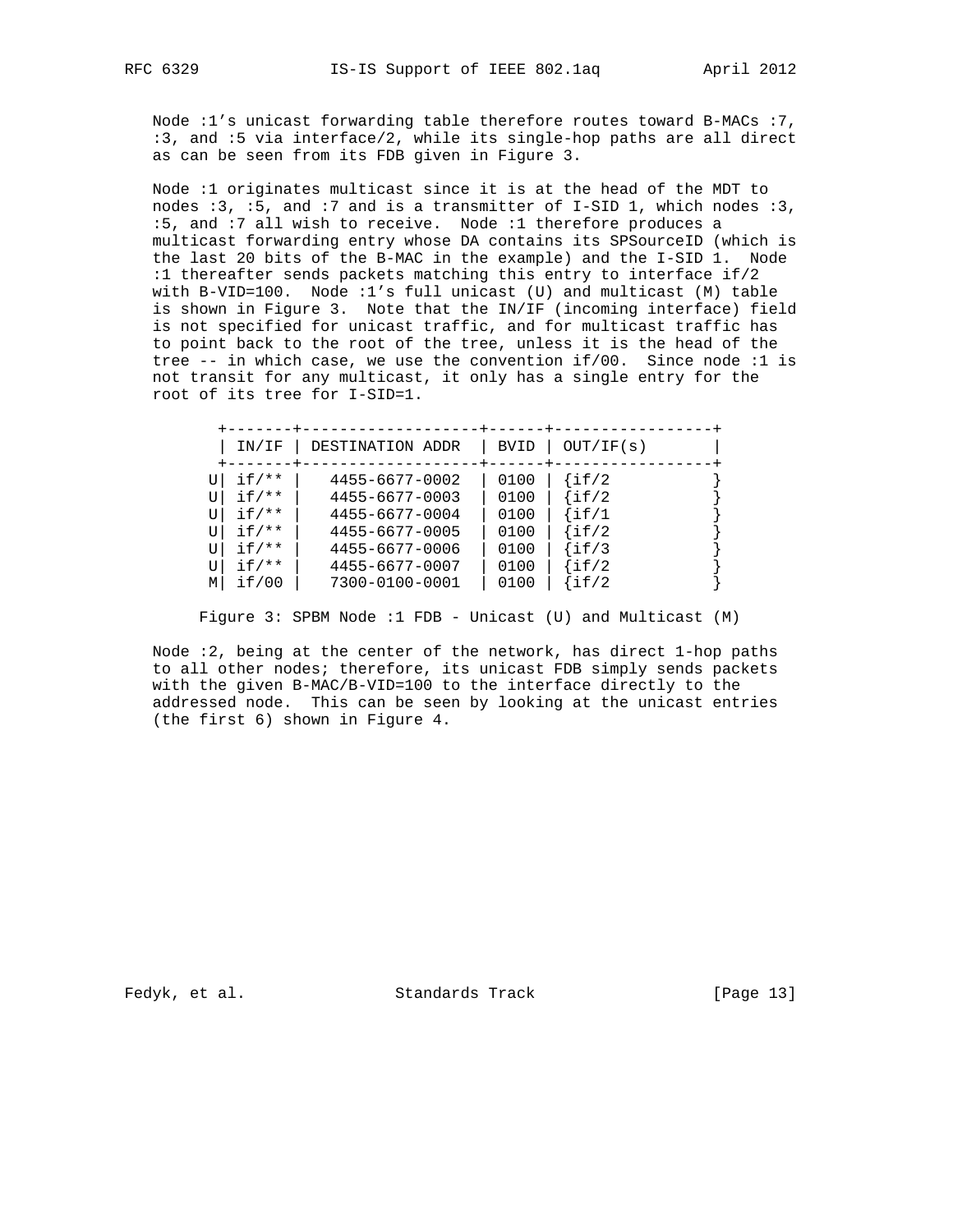|                                      | IN/IF                                                                         | DESTINATION ADDR                                                                                                           | <b>BVID</b>                                          | OUT/IF(s)                                                                                   |  |
|--------------------------------------|-------------------------------------------------------------------------------|----------------------------------------------------------------------------------------------------------------------------|------------------------------------------------------|---------------------------------------------------------------------------------------------|--|
| U<br>τT<br>ŢŢ<br>τT<br>τT<br>τT<br>M | $if$ /**<br>$if /**$<br>$if$ /**<br>$if$ /**<br>$if$ /**<br>$if$ /**<br>if/01 | 4455-6677-0001<br>4455-6677-0003<br>4455-6677-0004<br>4455-6677-0005<br>4455-6677-0006<br>4455-6677-0007<br>7300-0100-0001 | 0100<br>0100<br>0100<br>0100<br>0100<br>0100<br>0100 | $\{if/1$<br>$\lfloor \text{if}/2 \rfloor$<br>if/4<br>if/3<br>if/6<br>if/5<br>if/2,if/3,if/5 |  |
| М                                    | if/02                                                                         | 7300-0300-0001                                                                                                             | 0100                                                 | if/1                                                                                        |  |
| M<br>М                               | if/03<br>if/05                                                                | 7300-0500-0001<br>7300-0700-0001                                                                                           | 0100<br>0100                                         | if/1, if/5<br>if/1, if/3                                                                    |  |
|                                      |                                                                               |                                                                                                                            |                                                      |                                                                                             |  |

Figure 4: SPBM Node :2 FDB Unicast (U) and Multicast (M)

 Node :2's multicast is more complicated since it is a transit node for the 4 members of I-SID=1; therefore, it requires 4 multicast FDB entries depending on which member it is forwarding/replicating on behalf of. For example, node :2 is on the shortest path between each of nodes  $\{:3, :5, :7\}$  and  $:1.$  So it must replicate from node  $:1$  I-SID 1 out on interfaces { if/2, if/3 and if/5 } (to reach nodes :3, :5, and :7). It therefore creates a multicast DA with the SPSourceID of node :1 together with I-SID=1, which it expects to receive over interface/1 and will replicate out interfaces { if/2, if/3 and if/5 }. This can be seen in the first multicast entry in Figure 4.

 Note that node :2 is not on the shortest path between nodes :3 and :5 nor between nodes :3 and :7; however, it still has to forward packets to node :1 from node :3 for this I-SID, which results in the second multicast forwarding entry in Figure 4. Likewise, for packets originating at nodes :5 or :7, node :2 only has to replicate twice, which results in the last two multicast forwarding entries in Figure 4.

6. SPBV Example

 Using the same example network as Figure 2, we will look at the FDBs produced for SPBV mode forwarding. Nodes :1, :5, :3, and :7 wish to transmit and receive the same multicast MAC traffic using multicast address 0300-0000-000f and at the same time require congruent and symmetric unicast forwarding. In SPBV mode, the only encapsulation is the C-TAG or S-TAG, and the MAC addresses SA and DA are reverse path learned, as in traditional bridging.

Fedyk, et al. Standards Track [Page 14]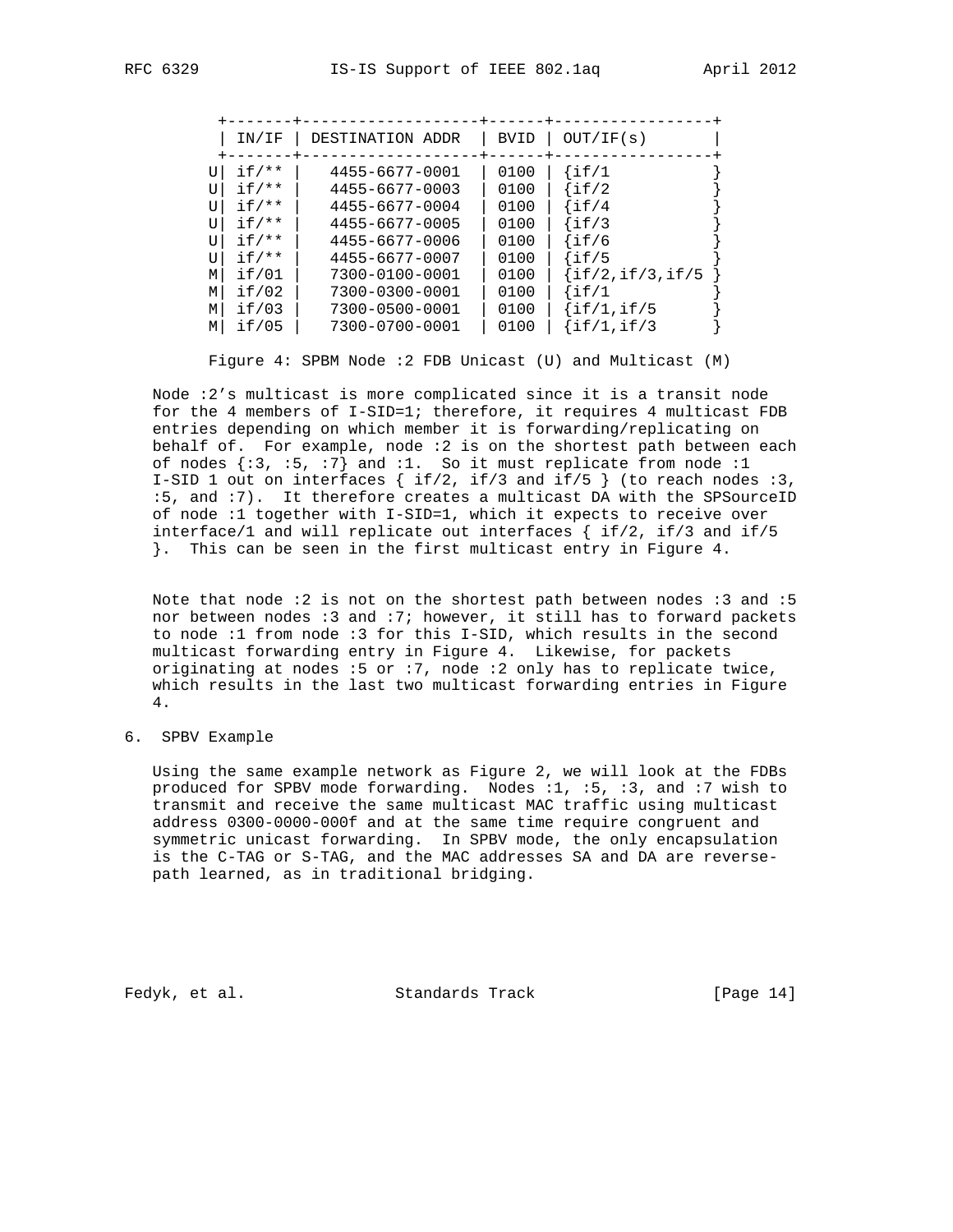



Figure 5: SPBV Example 7-Node Network

 Assuming the same ECT-ALGORITHM (00-80-C2-01), which picks the equal cost path with the lowest BridgeID, this ECT-ALGORITHM is assigned to Base VID 100, and for each node the SPVID = Base VID + Node ID (i.e., 101, 102..107). When all links have the same cost, then the 1-hop shortest paths are all direct, and the 2-hop shortest paths (which are of course symmetric) are as previously given for Figure 2.

 Node :1's SPT for this ECT-ALGORITHM is therefore (described as a sequence of unidirectional paths):

 $\{ 1 - 34, 1 - 5, 1 - 2 - 3, 1 - 2 - 5, 1 - 2 - 7 \}$ 

 The FDBs therefore must have entries for the SPVID reserved for packets originating from node :1, which in this case is VID=101.

 Node :2 therefore has an FDB that looks like Figure 6. In particular, it takes packets from VID 101 on interface/01 and sends to nodes :3, :5, and :7 via if/2, if/3, and if/5. It does not replicate anywhere else because the other nodes (:4 and :6) are reached by the SPT directly from node :1. The rest of the FDB unicast entries follow a similar pattern; recall that the shortest path between :4 and :6 is via node :1, which explains replication onto only two interfaces from if/4 and if/6. Note that the destination addresses are wild cards, and SVL exists between these SPVIDs because they are all associated with Base VID = 100, which defines the VLAN being bridged.

Fedyk, et al. Standards Track [Page 15]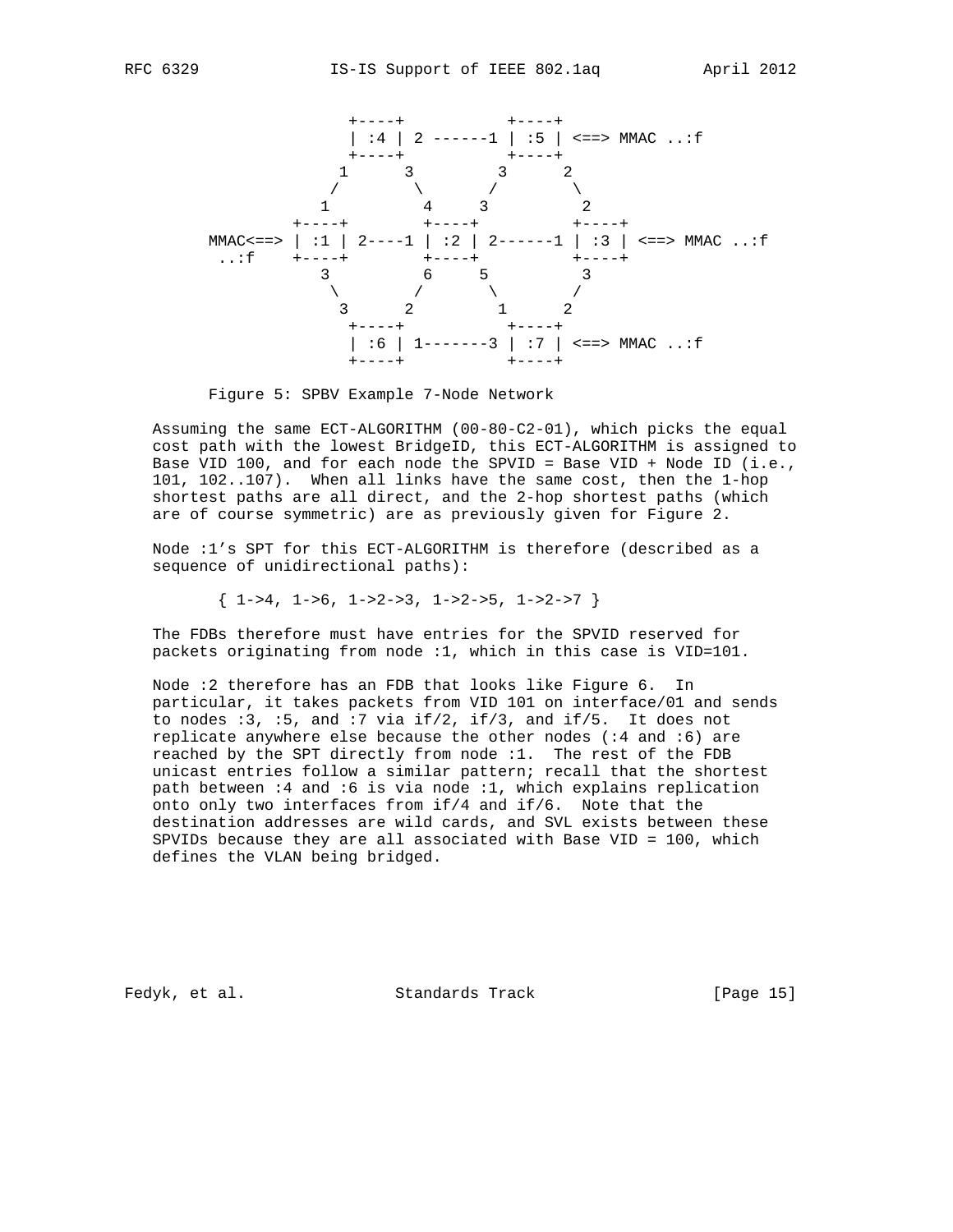| IN/IF | DESTINATION ADDR | VID  | OUT/IF(s)            |
|-------|------------------|------|----------------------|
|       |                  |      |                      |
| if/01 | **************   | 0101 | $\{if/2, if/3, if/5$ |
| if/02 | **************   | 0103 | $\{if/1,if/4,if/6$   |
| if/04 | **************   | 0104 | $\{if/2, if/5$       |
| if/03 | **************   | 0105 | $\{if/1,if/5,if/6$   |
| if/06 | **************   | 0106 | $\{if/2,if/3$        |
| if/05 | **************   | 0107 | $\{if/1,if/3,if/4$   |

Figure 6: SPBV Node :2 FDB Unicast

 Now, since nodes :5, :3, :7 and :1 are advertising membership in the same multicast group address :f, Node 2 requires additional entries to replicate just to these specific nodes for the given multicast group address. These additional multicast entries are given below in Figure 7.

|   | IN/IF | DESTINATION ADDR     | VID  | OUT/IF(s)            |
|---|-------|----------------------|------|----------------------|
| М | if/01 | $0300 - 0000 - 000f$ | 0101 | $\{if/2, if/3, if/5$ |
| M | if/02 | 0300-0000-000f       | 0103 | $\{if/1$             |
| М | if/03 | $0300 - 0000 - 000f$ | 0105 | $\{if/1,if/5$        |
| M | if/05 | $0300 - 0000 - 000f$ | 0107 | $\{if/1,if/3$        |

Figure 7: SPBV Node :2 FDB Multicast (M)

7. SPB Supported Adjacency types

 IS-IS for SPB currently only supports peer-to-peer adjacencies. Other link types are for future study. As a result, pseudonodes and links to/from pseudonodes are not considered as part of the IS-IS SPF computations and will be avoided if present in the physical topology. Other NLPIDs MAY of course use them as per normal.

 IS-IS for SPB Must use the IS-IS three-way handshake for IS-IS point to-point adjacencies described in RFC 5303.

8. SPB IS-IS Adjacency Addressing

 The default behavior of 802.1aq is to use the normal IS-IS Ethernet multicast addresses for IS-IS.

 There are however additional Ethernet multicast addresses that have been assigned for 802.1aq for special use cases. These do not in any way change the state machinery or packet formats of IS-IS but simply

Fedyk, et al. Standards Track [Page 16]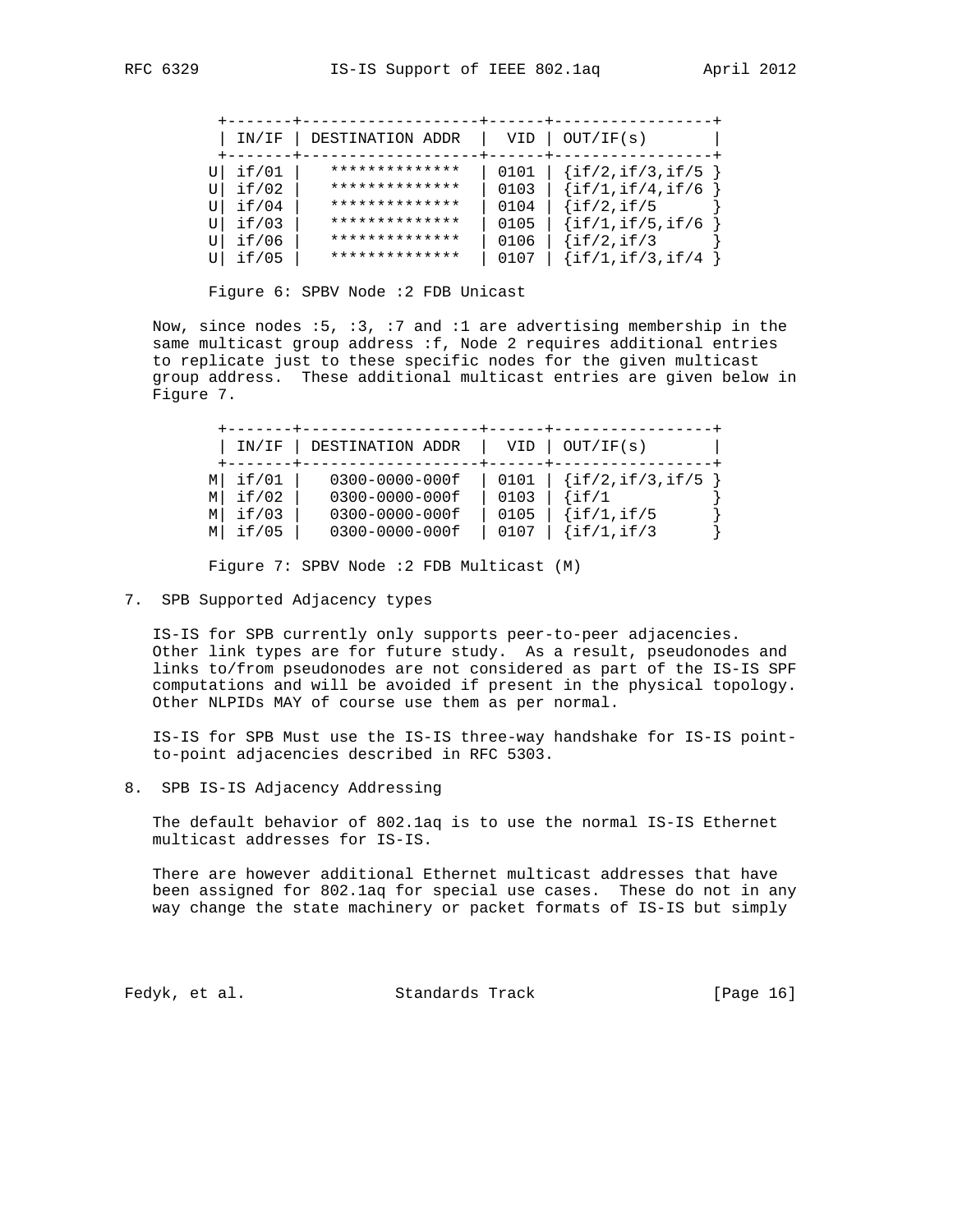recommend and reserve different multicast addresses. Refer to [802.1aq] for additional details.

9. IS-IS Area Address and SYSID

 A stand-alone implementation (supporting ONLY the single NLPID=0xC1) of SPB Must use an IS-IS area address value of 0, and the SYSID Must be the well-known MAC address of the SPB device.

 Non-stand-alone implementations (supporting other NLPIDs) MUST use the normal IS-IS rules for the establishment of a level 1 domain (i.e., multiple area addresses are allowed only where immediate adjacencies share a common area address). Level 2 operations of course place no such restriction on adjacent area addresses.

10. Level 1/2 Adjacency

 SPBV and SPBM will operate within either an IS-IS level 1 or level 2. As a result, the TLVs specified here MAY propagate in either level 1 or level 2 LSPs. IS-IS SPB implementations Must support level 1 and May support level 2 operations. Hierarchical SPB is for further study; therefore, these TLVs Should Not be leaked between level 1 and level 2.

11. Shortest Path Default Tie-Breaking

The default algorithm is ECT-Algorithm = 00-80-c2-01.

 Two mechanisms are used to ensure symmetry and determinism in the shortest path calculations.

 The first mechanism addresses the problem when different ends (nodes) of an adjacency advertise different values for the SPB-LINK-METRIC. To solve this, SPB shortest path calculations Must use the maximum value of the two nodes' advertised SPB-LINK-METRICs when accumulating and minimizing the (sub)path costs.

 The second mechanism addresses the problem when two equal sums of link metrics (sub)paths are found. To solve this, the (sub)path with the fewest hops between the fork/join points Must win the tie. However, if both (sub)paths have the same number of hops between the fork and join points, then the default tie-breaking Must pick the path traversing the intermediate node with the lower BridgeID. The BridgeID is an 8-byte quantity whose upper 2 bytes are the node's BridgePriority and lower 6 bytes are the node's SYSID.

Fedyk, et al. Standards Track [Page 17]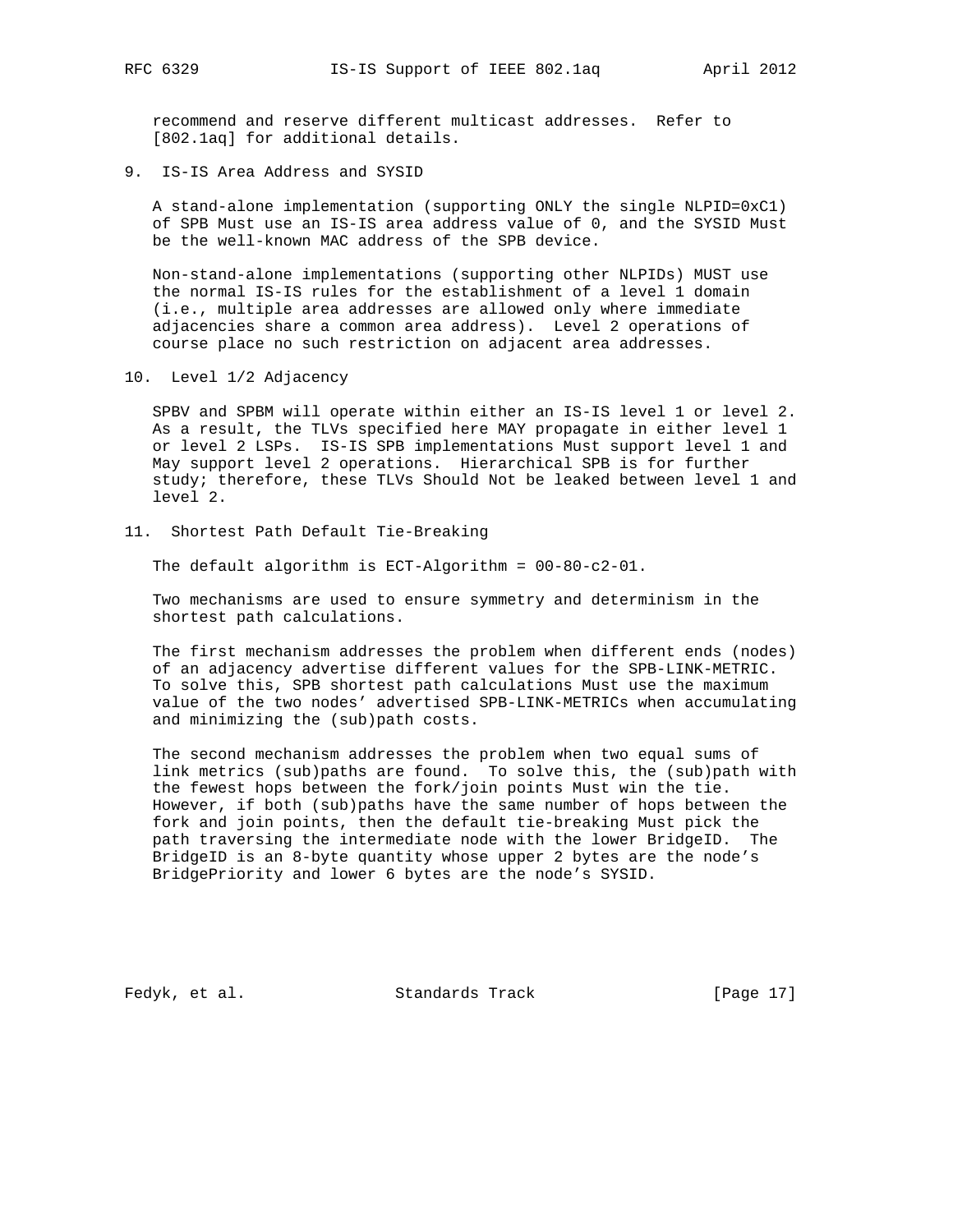For example, consider the network in Figure 2 when a shortest path computation is being done from node :1. Upon reaching node :7, two competing sub-paths fork at node :1 and join at node :7, the first via :2 and the second via :6. Assuming that all the nodes advertise a Bridge Priority of 0, the default tie-breaking rule causes the path traversing node :2 to be selected since it has a lower BridgeID  ${0...:2}$  than node :6  ${0...:6}$ . Note that the operator may cause the tie-breaking logic to pick the alternate path by raising the Bridge Priority of node :2 above that of node :6.

 The above algorithm guarantees symmetric and deterministic results in addition to having the critical property of transitivity (shortest path is made up of sub-shortest paths).

12. Shortest Path ECT

 Standard ECT Algorithms initially have been proposed ranging from 00-80-c2-01 to 00-80-c2-10.

 To create diversity in routing, SPB defines 16 variations on the above default tie-breaking algorithm; these have worldwide unique designations 00-80-C2-01 through 00-80-C2-10. These designations consist of the IEEE 802.1 OUI (Organizationally Unique Identifier) value 00-80-C2 concatenated with indexes 0X01..0X10. These individual algorithms are implemented by selecting the (sub)path with the lowest value of:

XOR BYTE BY BYTE(ECT-MASK{ECT-ALGORITHM.index},BridgeID)

Where:

ECT-MASK $\{17\} = \{ 0x00, 0x00, 0xFF, 0x88,$  0x77, 0x44, 0x33, 0xCC, 0xBB, 0x22, 0x11, 0x66, 0x55, 0xAA, 0x99, 0xDD,  $0 \times EE$  } ;

XOR BYTE BY BYTE - XORs BridgeID bytes with ECT-MASK

 ECT-MASK{1}, since it XORs with all zeros, yields the default algorithm described above  $(00-80-C2-01)$ ; while ECT-MASK $\{2\}$ , since it XORs with a mask of all ones, will invert the BridgeID, essentially picking the path traversing the largest Bridge ID. The other ECT- MASKs produce diverse alternatives. In all cases, the BridgePriority, since it is the most significant part of the BridgeID, permits overriding the SYSID as the selection criteria and gives the operator a degree of control on the chosen ECT paths.

Fedyk, et al. Standards Track [Page 18]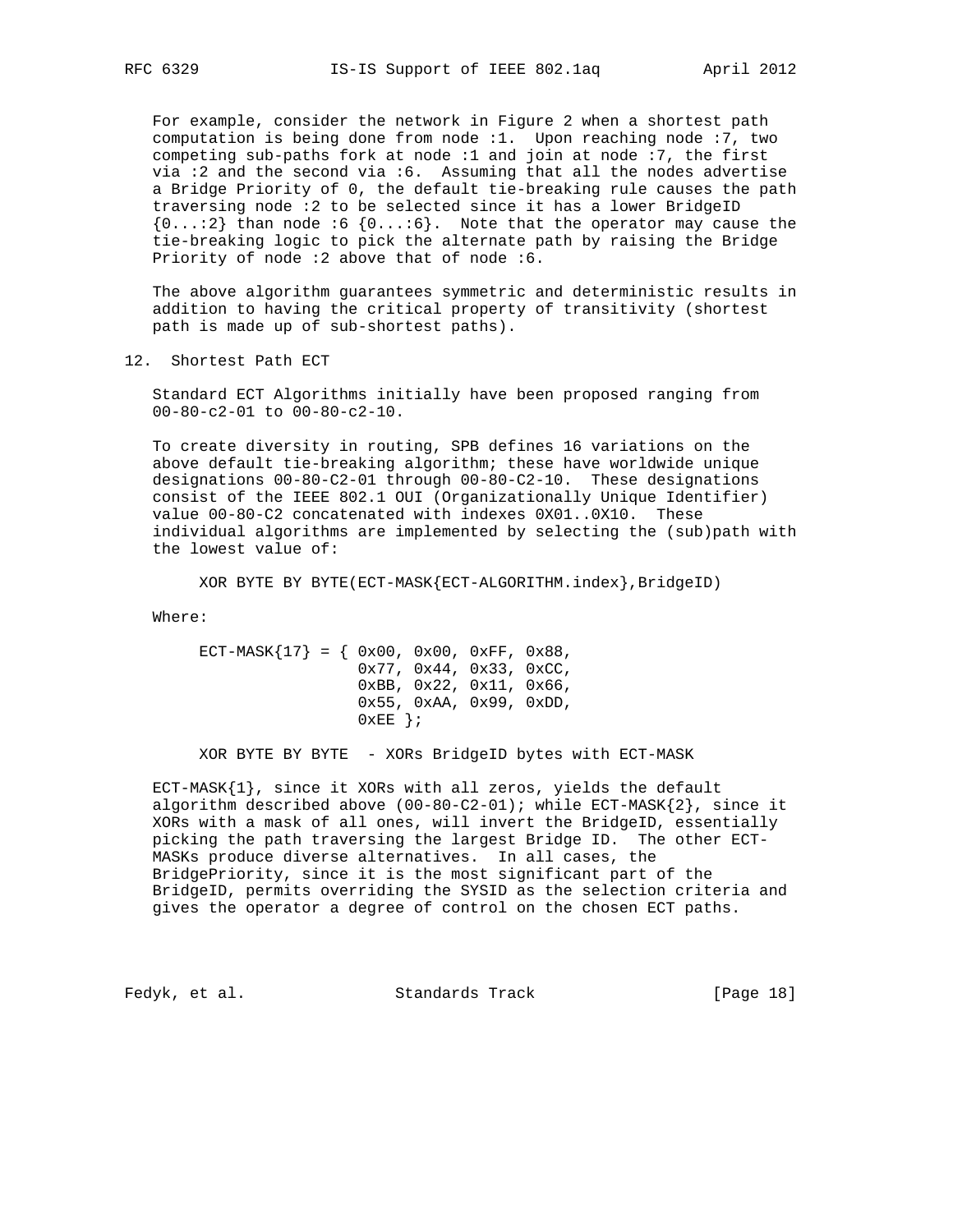To support many other tie-breaking mechanisms in the future, two opaque ECT TLVs are defined, which may be used to provide parameters to ECT-ALGORITHMs outside of the currently defined space.

 ECT-ALGORITHMs are mapped to VIDs, and then services can be assigned to those VIDs. This permits a degree of traffic engineering since service assignment to VID is consistent end to end through the network.

### 13. Hello (IIH) Protocol Extensions

 IEEE 802.1aq can run in parallel with other network layer protocols such as IPv4 and IPv6; therefore, failure of two SPB nodes to establish an adjacency MUST NOT cause rejection of an adjacency for the purposes of other network layer protocols.

 IEEE 802.1aq has been assigned the NLPID value 0xC1 [RFC6328], which MUST be used by Shortest Path Bridges (SPBs) to indicate their ability to run 802.1aq. This is done by including this NLPID value in the IS-IS IIH PDU Protocols Supported TLV (type 129). 802.1aq frames MUST only flow on adjacencies that advertise this NLPID in both directions of the IIH PDUs. 802.1aq computations MUST consider an adjacency that has not advertised 0xC1 NLPID in both directions as non-existent (infinite link metric) and MUST ignore any IIH SPB TLVs they receive over such adjacencies.

 IEEE 802.1aq augments the normal IIH PDU with three new TLVs, which like all other SPB TLVs, travel within Multi-Topology [MT] TLVs, therefore allowing multiple logical instances of SPB within a single IS-IS protocol instance.

 Since SPB can use many VIDs and Must agree on which VIDs are used for which purposes, the IIH PDUs carry a digest of all the used VIDs (on the NNIs) referred to as the SPB-MCID TLV, which uses a common and compact encoding reused from 802.1Q.

 SPB neighbors May support a mechanism to verify that the contents of their topology databases are synchronized (for the purposes of loop prevention). This is done by exchanging a digest of SPB topology information (computed over all MT IDs) and taking specific actions on forwarding entries when the digests indicate a mismatch in topology. This digest is carried in the Optional SPB-Digest sub-TLV.

 Finally, SPB needs to know which SPT Sets (defined by ECT-ALGORITHMs) are being used by which VIDs, and this is carried in the Base VLAN Identifiers (SPB-B-VID) sub-TLV.

Fedyk, et al. Standards Track [Page 19]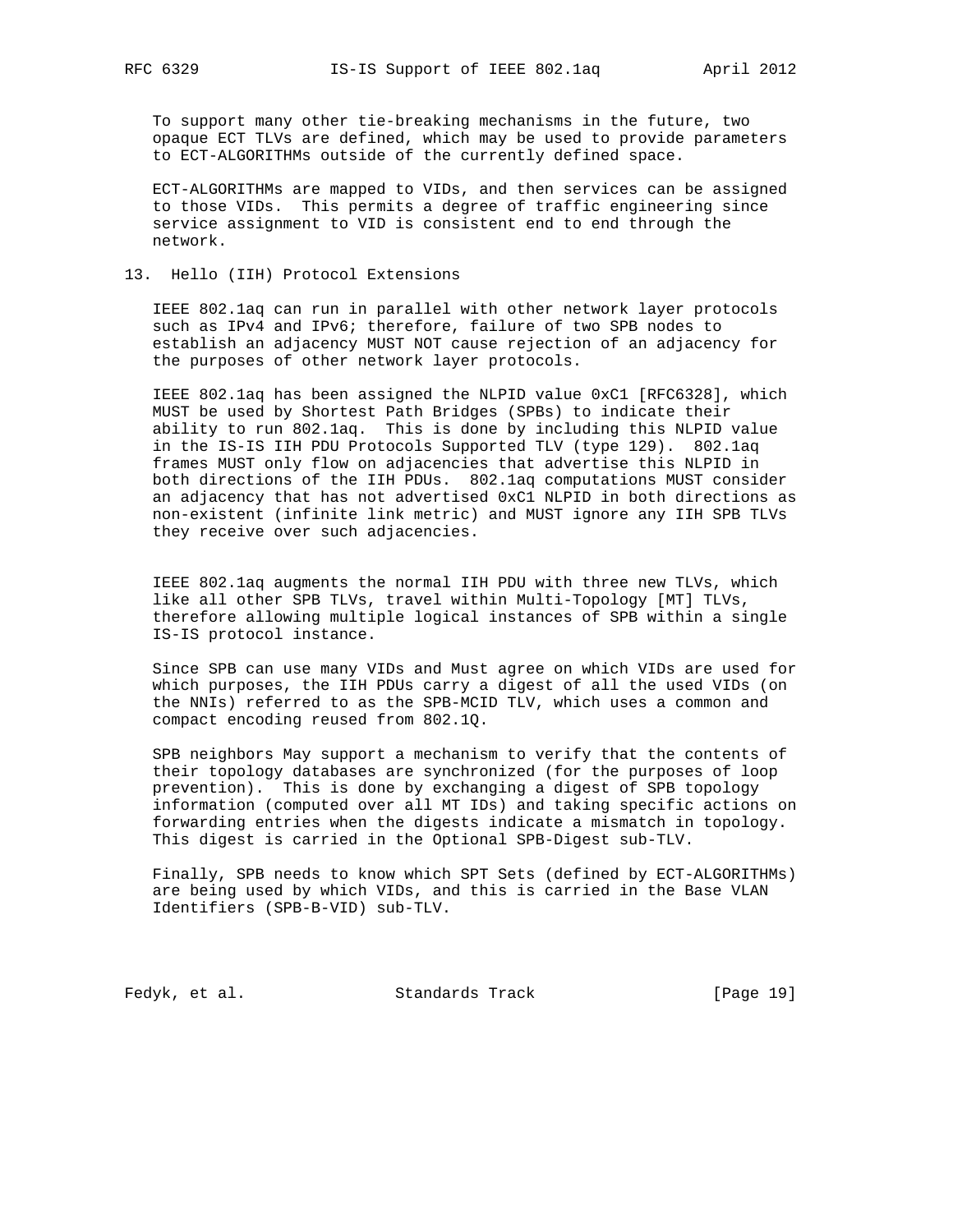#### 13.1. SPB-MCID Sub-TLV

 This sub-TLV is added to an IIH PDU to indicate the digest for the multiple spanning tree configuration a.k.a. MCID. This TLV is a digest of local configuration of which VIDs are running which protocols. (The information is not to the level of a specific algorithm in the case of SPB.) This information Must be the same on all bridges in the SPT Region controlled by an IS-IS instance. The data used to generate the MCID is populated by configuration and is a digest of the VIDs allocated to various protocols. Two MCIDs are carried to allow non-disruptive transitions between configurations when the changes are non-critical.

0  $1$  2 3 0 1 2 3 4 5 6 7 8 9 0 1 2 3 4 5 6 7 8 9 0 1 2 3 4 5 6 7 8 9 0 1 +-+-+-+-+-+-+-+-+  $|Type=SPB-MCID | = 4$  +-+-+-+-+-+-+-+-+ | Length | (1 byte) +-+-+-+-+-+-+-+-+-+-+-+-+-+-+-+-+...+-+-+-+-+-+-+-+-+-+-+-+-+-+-+ MCID (51 Bytes) | ............... | +-+-+-+-+-+-+-+-+-+-+-+-+-+-+-+-+...+-+-+-+-+-+-+-+-+-+-+-+-+-+-+ Aux MCID (51 Bytes) | ............... | +-+-+-+-+-+-+-+-+-+-+-+-+-+-+-+-+...+-+-+-+-+-+-+-+-+-+-+-+-+-+-+

- o Type: sub-TLV type 4.
- o Length: The size of the value defined below (102).
- o MCID (51 bytes): The complete MCID defined in IEEE 802.1Q, which identifies an SPT Region on the basis of matching assignments of VIDs to control regimes (xSTP, SPBV, SPBM, etc.). Briefly, the MCID consists of a 1-byte format selector, a 32-byte configuration name, a 2-byte revision level, and finally a 16-byte signature of type HMAC-MD5 over an array of 4096 elements that contain identifiers of the use of the corresponding VID. Refer to Section 13.8 of [802.1aq] for the exact format and procedure. Note that the use of the VID does not include specification of a specific SPB ECT-ALGORITHM; rather, it is coarser grain.
- o Aux MCID (51 bytes): The complete MCID defined in IEEE 802.1Q, which identifies an SPT Region. The aux MCID allows SPT Regions to be migrated by the allocation of new VLAN to FDB Mappings without interruption to existing traffic.

Fedyk, et al. Standards Track [Page 20]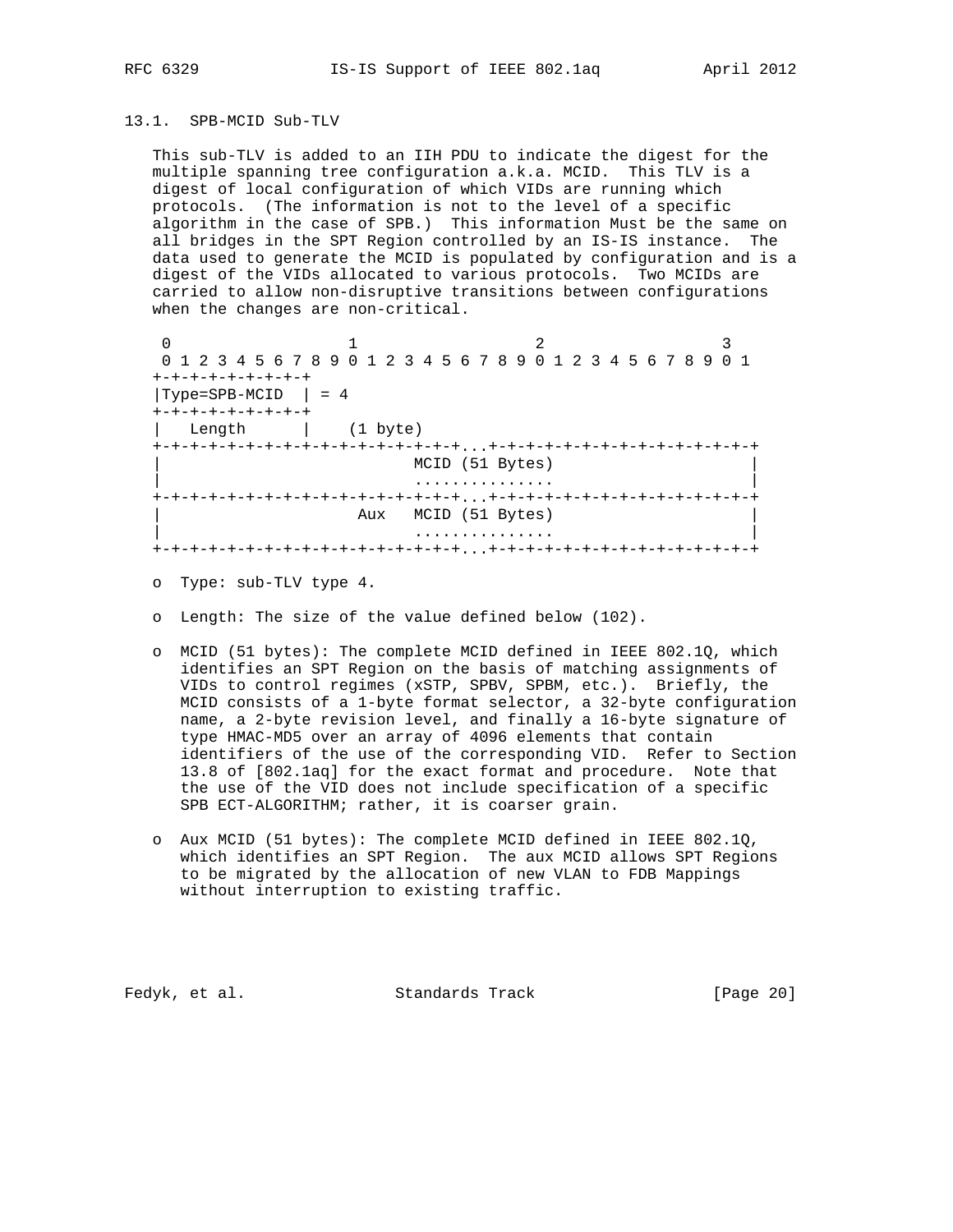The SPB-MCID sub-TLV is carried within the MT-Port-Cap TLV [RFC6165] with the MT ID value of 0, which in turn is carried in an IIH PDU.

13.2. SPB-Digest Sub-TLV

 This sub-TLV is Optionally added to an IIH PDU to indicate the current SPB topology digest value. It is always carried in an MT-Port-Cap TLV [RFC6165] with an MT ID value of 0. This information should settle to be the same on all bridges in an unchanging topology. Matching digests indicate (with extremely high probability) that the topology view between two SPBs is synchronized; this match (or lack of match) is used to control the updating of forwarding information. The SPB Agreement Digest is computed based on contributions derived from the current topologies of all SPB MT instances and is designed to change when significant topology changes occur within any SPB instance.

 During the propagation of LSPs, the Agreement Digest may vary between neighbors until the key topology information in the LSPs is common. The digest is therefore a summarized means of determining agreement between nodes on database commonality, and hence of inferring agreement on the distance to all multicast roots. When present, it is used for loop prevention as follows: for each shortest path tree where it has been determined the distance to the root has changed, "unsafe" multicast forwarding is blocked until the exchanged Agreement Digests match, while "safe" multicast forwarding is allowed to continue despite the disagreement in digests and hence topology views. Section 28.2 of [802.1aq] defines in detail what constitutes "safe" vs. "unsafe".

 $\begin{array}{cccccccccccccc} 0 & & & & 1 & & & & 2 & & & & 3 \end{array}$  0 1 2 3 4 5 6 7 8 9 0 1 2 3 4 5 6 7 8 9 0 1 2 3 4 5 6 7 8 9 0 1 +-+-+-+-+-+-+-+-+ |Type=SPB-Digest| = 5 +-+-+-+-+-+-+-+-+ | Length | (1 byte) +-----+-+---+---+ | Res |V| A | D | (1 byte) +-+-+-+-+-+-+-+-+-+-+-+-+-+-+...+-+-+-+-+-+-+-+-+-+-+-+-+-+-+-+-+ Agreement Digest (Length - 1) | ............... | +-+-+-+-+-+-+-+-+-+-+-+-+-+-+...+-+-+-+-+-+-+-+-+-+-+-+-+-+-+-+-+ o Type: sub-TLV type 5.

o Length: The size of the value.

o V bit: Agreed digest valid bit. See Section 28.2 of [802.1aq].

Fedyk, et al. Standards Track [Page 21]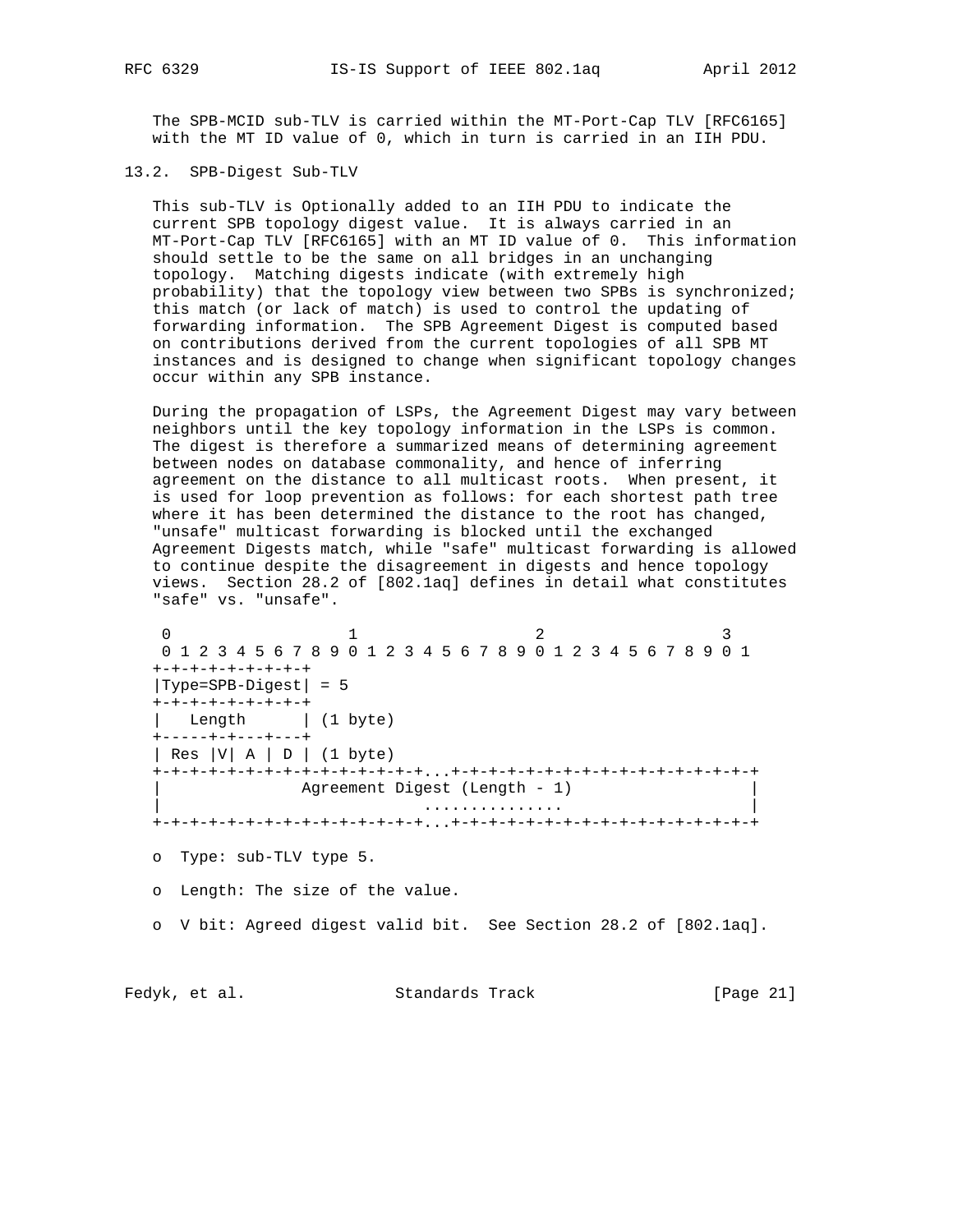- o A (2 bits): The Agreement Number 0-3, which aligns with the BPDU's Agreement Number concept [802.1aq]. When the Agreement Digest for this node changes, this number is incremented. The node then checks for Agreement Digest match (as below). The new local Agreement Number and the updated local Discarded Agreement Number are then transmitted with the new Agreement Digest to the node's neighbors in the Hello PDU. Once an Agreement Number has been sent, it is considered outstanding until a matching or more recent Discarded Agreement Number is received from the neighbor.
- o D (2 bits): The Discarded Agreement Number 0-3, which aligns with BPDU's Agreement Number concept. When an Agreement Digest is received from a neighbor, this number is set to the received Agreement Number to signify that this node has received this new agreement and discarded any previous ones. The node then checks whether the local and received Agreement Digests match. If they do, this node then sets:

 the local Discarded Agreement Number = received Agreement Number + 1

 If the Agreement Digests match, AND received Discarded Agreement Number ==

local Agreement Number + N  $(N = 0 || 1)$ 

then the node has a topology matched to its neighbor.

 Whenever the local Discarded Agreement Number relating to a neighbor changes, the local Agreement Digest, Agreement Number, and Discarded Agreement Number are transmitted.

 o Agreement Digest. This digest is used to determine when SPB is synchronized between neighbors for all SPB instances. The Agreement Digest is a hash computed over the set of all SPB adjacencies in all SPB instances. In other words, the digest includes all VIDs and all adjacencies for all MT instances of SPB (but not other network layer protocols). This reflects the fact that all SPB nodes in a region Must have identical VID allocations (see Section 13.1), and so all SPB instances will contain the same set of nodes. The exact procedure for computing the Agreement Digest and its size are defined in Section 28.2 of [802.1aq].

 The SPB-Digest sub-TLV is carried within the MT-Port-Cap TLV [RFC6165] (with the MT ID value 0), which in turn is carried in an IIH PDU.

 When supported, this sub-TLV MUST be carried on every IIH between SPB neighbors, not just when a Digest changes.

Fedyk, et al. Standards Track [Page 22]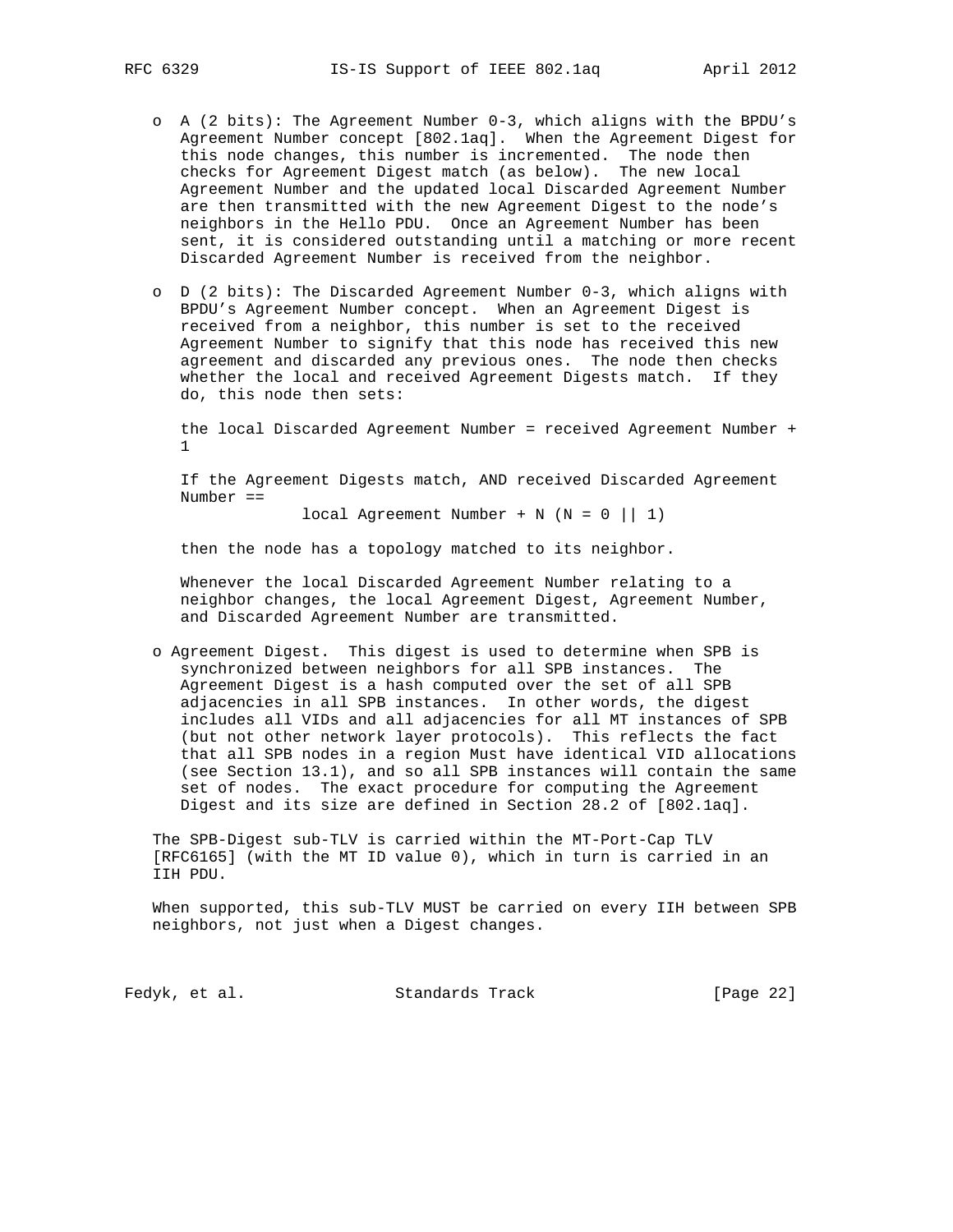When one peer supports this TLV and the other does not, loop prevention by Agreement Digest Must Not be done by either side.

13.3. SPB Base VLAN Identifiers (SPB-B-VID) Sub-TLV

 This sub-TLV is added to an IIH PDU to indicate the mappings between ECT algorithms and Base VIDs (and by implication the VID(s) used on the forwarding path for each SPT Set for a VLAN identified by a Base VID) that are in use. Under stable operational conditions, this information should be the same on all bridges in the topology identified by the MT-Port-Cap TLV [RFC6165] it is being carried within.

| 0 1 2 3 4 5 6 7 8 9 0 1 2 3 4 5 6 7 8 9 0 1 2 3 4 5 6 7 8 9 0 1 |                             |   |                            |  |  |  |  |  |  |  |
|-----------------------------------------------------------------|-----------------------------|---|----------------------------|--|--|--|--|--|--|--|
| +-+-+-+-+-+-+-+-+                                               |                             |   |                            |  |  |  |  |  |  |  |
| $ Type= SPB-B-VID  = 68$                                        |                             |   |                            |  |  |  |  |  |  |  |
| +-+-+-+-+-+-+-+-+                                               |                             |   |                            |  |  |  |  |  |  |  |
| Length                                                          | $(1 \text{ byte})$          |   |                            |  |  |  |  |  |  |  |
| +-+-+-+-+-+-+-+-+-----                                          |                             |   |                            |  |  |  |  |  |  |  |
|                                                                 | ECT-VID Tuple (1) (6 bytes) |   |                            |  |  |  |  |  |  |  |
| $\cdots$                                                        |                             |   | ECT-VID Tuple(2) (6 bytes) |  |  |  |  |  |  |  |
|                                                                 |                             | . |                            |  |  |  |  |  |  |  |
|                                                                 |                             |   |                            |  |  |  |  |  |  |  |
|                                                                 |                             |   |                            |  |  |  |  |  |  |  |

o Type: sub-TLV type 6.

 o Length: The size of the value is ECT-VID Tuples\*6 bytes. Each 6-byte part of the ECT-VID tuple is formatted as follows:

0  $1$  2 3 0 1 2 3 4 5 6 7 8 9 0 1 2 3 4 5 6 7 8 9 0 1 2 3 4 5 6 7 8 9 0 1 +-+-+-+-+-+-+-+-+-+-+-+-+-+-+-+-+-+-+-+-+-+-+-+-+-+-+-+-+-+-+-+-+ ECT-ALGORITHM (32 bits) +-+-+-+-+-+-+-+-+-+-+-+-+-+-+-+-+-+-+-+-+-+-+-+-+-+-+-+-+-+-+-+-+ | Base VID (12 bits)  $|U|M|RES|$ +-+-+-+-+-+-+-+-+-+-+-+-+-+-+-+-+

 o ECT-ALGORITHM (4 bytes): The ECT-ALGORITHM is advertised when the bridge supports a given ECT-ALGORITHM (by OUI/Index) on a given Base VID. There are 17 predefined IEEE algorithms for SPB with index values 0X00..0X10 occupying the low 8 bits and the IEEE OUI=00-80-C2 occupying the top 24 bits of the ECT-ALGORITHM.

Fedyk, et al. Standards Track [Page 23]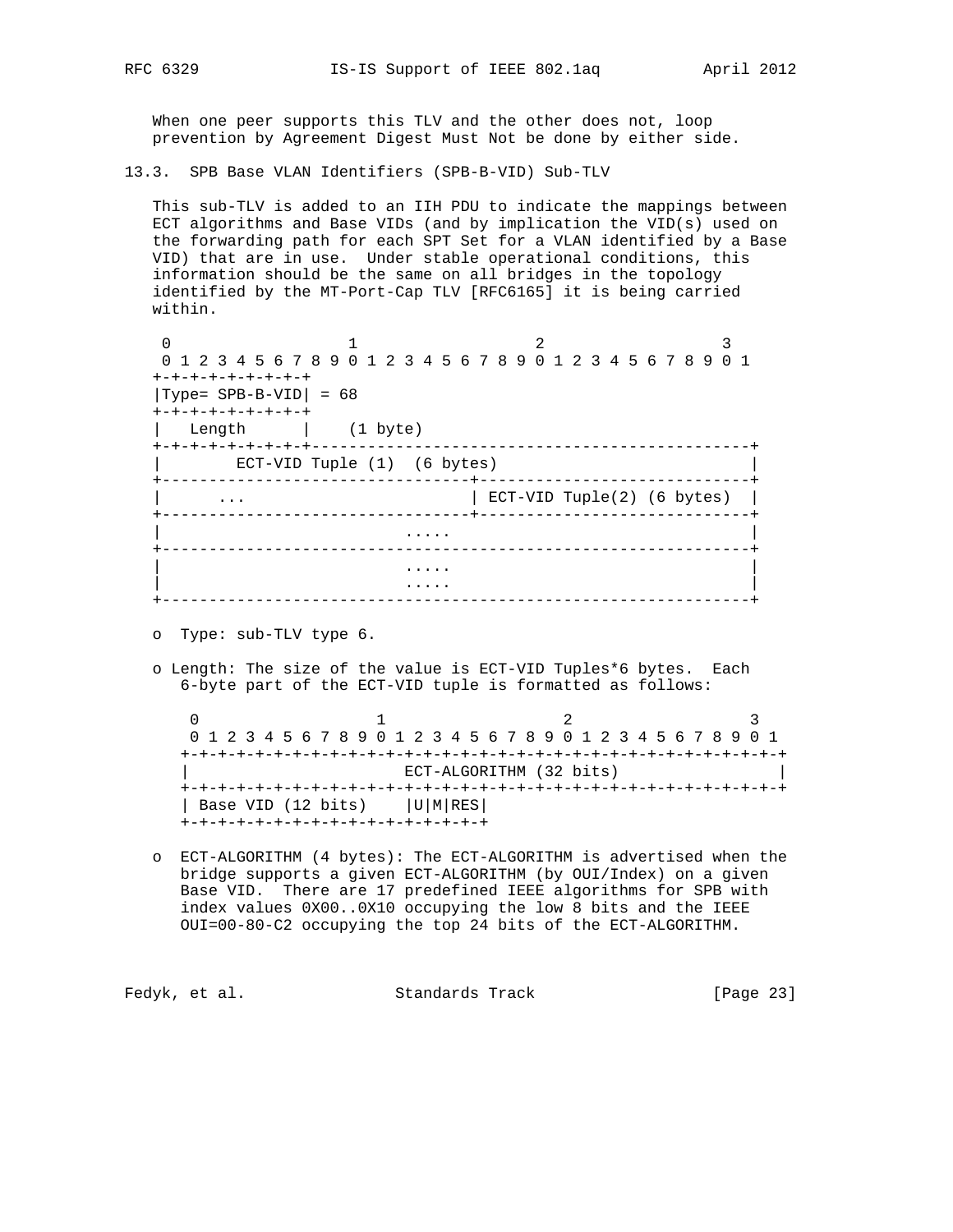- o Base VID (12 bits): The Base VID that is associated with the SPT Set.
- o Use-Flag (1 bit): The Use-Flag is set if this bridge, or any bridge in the LSDB, is currently using this ECT-ALGORITHM and Base VID. Remote usage is discovered by inspection of the U bit in the SPB-Inst sub-TLV of other SPB bridges (see Section 14.1)
- o M bit (1 bit): The M bit indicates if this Base VID operates in SPBM  $(M = 1)$  or SPBV  $(M = 0)$  mode.

 The SPB-B-VID sub-TLV is carried within the MT-Port-Cap TLV [RFC6165], which in turn is carried in an IIH PDU.

14. Node Information Extensions

 All SPB nodal information extensions travel within a new multi topology capability TLV MT-Capability (type 144).

0  $1$  2 3 0 1 2 3 4 5 6 7 8 9 0 1 2 3 4 5 6 7 8 9 0 1 2 3 4 5 6 7 8 9 0 1 +-+-+-+-+-+-+-+-+  $|Type = MT-CAP$   $| = 144$  +-+-+-+-+-+-+-+-+ | Length | (1 byte) +-+-+-+-+-+-+-+-+-+-+-+-+-+-+-+-+ | O R R R | MT ID | (2 bytes) +-+-+-+-+-+-+-+-+-+-+-+-+-+-+-+-+ (sub-TLVs ... )

 The format of this TLV is identical in its first 2 bytes to all current MT TLVs and carries the MT ID as defined in [MT].

 The O (overload) bit carried in bit 16 has the same semantics as specified in [MT], but in the context of SPB adjacencies only.

 There can be multiple MT-Capability TLVs present, depending on the amount of information that needs to be carried.

14.1. SPB Instance (SPB-Inst) Sub-TLV

 The SPB-Inst sub-TLV gives the SPSourceID for this node/topology instance. This is the 20-bit value that is used in the formation of multicast DAs for frames originating from this node/instance. The SPSourceID occupies the upper 20 bits of the multicast DA together with 4 other bits (see the SPBM 802.1ah multicast DA address format section). This sub-TLV MUST be carried within the MT-Capability TLV in the fragment ZERO LSP. If there is an additional SPB instance, it

Fedyk, et al. Standards Track [Page 24]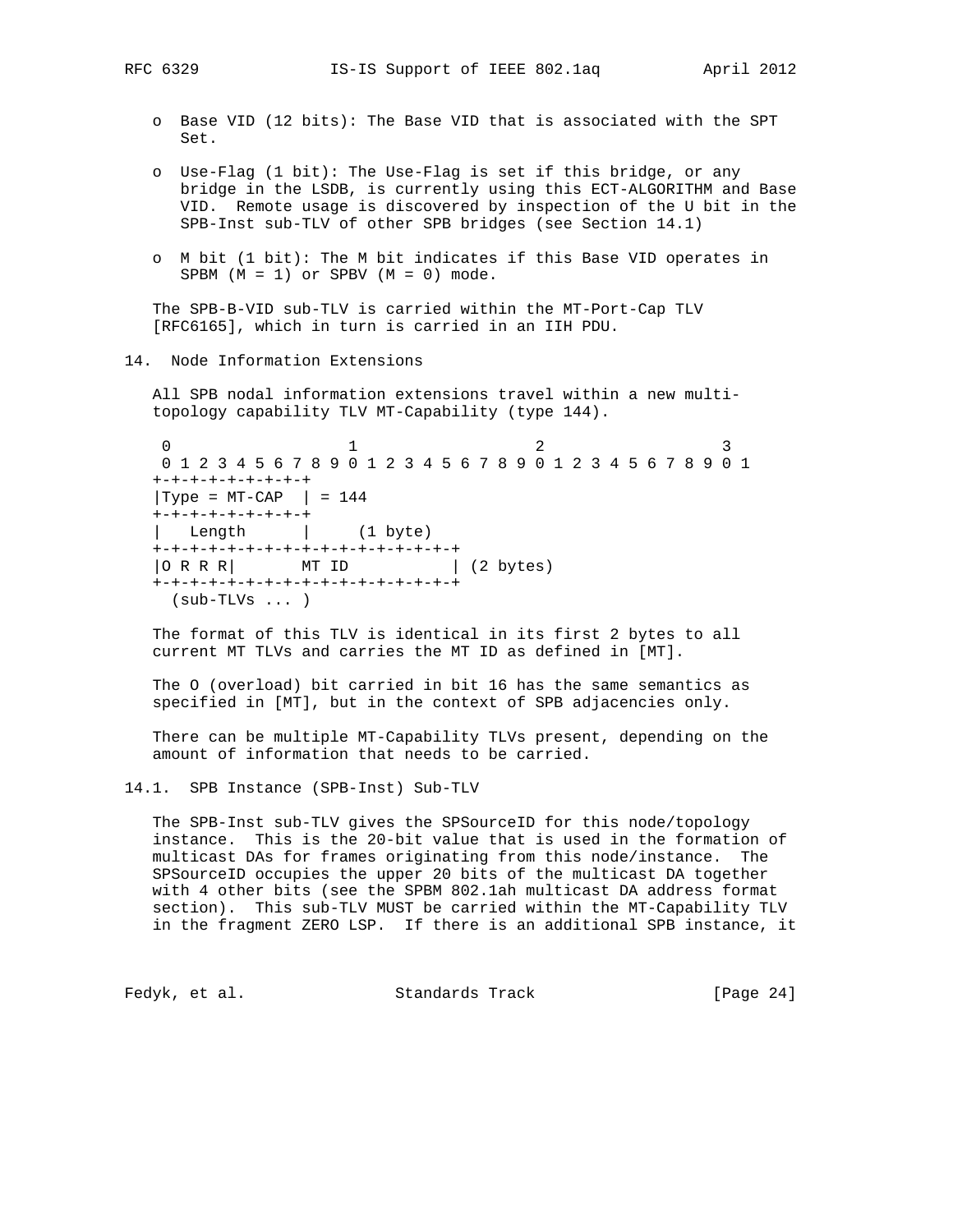MUST be declared under a separate MT-Capability TLV and also carried in the fragment ZERO LSP.

0  $1$  2 3 0 1 2 3 4 5 6 7 8 9 0 1 2 3 4 5 6 7 8 9 0 1 2 3 4 5 6 7 8 9 0 1 +-+-+-+-+-+-+-+-+  $|Type = SPB-Inst| = 1$  +-+-+-+-+-+-+-+-+ Length  $(1 \text{ byte})$  +-+-+-+-+-+-+-+-+-+-+-+-+-+-+-+-+-+-+-+-+-+-+-+-+-+-+-+-+-+-+-+-+ | CIST Root Identifier (4 bytes) | +-+-+-+-+-+-+-+-+-+-+-+-+-+-+-+-+-+-+-+-+-+-+-+-+-+-+-+-+-+-+-+-+ CIST Root Identifier (cont) (4 bytes) +-+-+-+-+-+-+-+-+-+-+-+-+-+-+-+-+-+-+-+-+-+-+-+-+-+-+-+-+-+-+-+-+ CIST External Root Path Cost (4 bytes) +-+-+-+-+-+-+-+-+-+-+-+-+-+-+-+-+-+-+-+-+-+-+-+-+-+-+-+-+-+-+-+-+ | Bridge Priority | (2 bytes) +-+-+-+-+-+-+-+-+-+-+-+-+-+-+-+-+-+-+-+-+-+-+-+-+-+-+-+-+-+-+-+-+  $|R \tR \tR \tR \tR \tR \tR \tR \tR \tR \tV|$  SPSourceID +-+-+-+-+-+-+-+-+-+-+-+-+-+-+-+-+-+-+-+-+-+-+-+-+-+-+-+-+-+-+-+-+ | Num of Trees | (1 byte) +-+-+-+-+-+-+-+-+-+-+-+-+-+-+-+-+-+-+-+-+-+-+-+-+-+-+-+-+-+-+-+-+ VLAN-ID (1) Tuples (8 bytes) | ........................... | +-+-+-+-+-+-+-+-+-+-+-+-+-+-+-+-+-+-+-+-+-+-+-+-+-+-+-+-+-+-+-+-+ ........................... +-+-+-+-+-+-+-+-+-+-+-+-+-+-+-+-+-+-+-+-+-+-+-+-+-+-+-+-+-+-+-+-+ VLAN-ID (N) Tuples (8 bytes) | ........................... | +-+-+-+-+-+-+-+-+-+-+-+-+-+-+-+-+-+-+-+-+-+-+-+-+-+-+-+-+-+-+-+-+ where VLAN-ID tuples have the format as: 0  $1$  2 3 0 1 2 3 4 5 6 7 8 9 0 1 2 3 4 5 6 7 8 9 0 1 2 3 4 5 6 7 8 9 0 1 +-+-+-+-+-+-+-+-+  $|U|M|A|$  Res  $|$ +-+-+-+-+-+-+-+-+-+-+-+-+-+-+-+-+-+-+-+-+-+-+-+-+-+-+-+-+-+-+-+-+

 | ECT-ALGORITHM (32 bits) | +-+-+-+-+-+-+-+-+-+-+-+-+-+-+-+-+-+-+-+-+-+-+-+-+-+-+-+-+-+-+-+-+ | Base VID (12 bits) | SPVID (12 bits) | +-+-+-+-+-+-+-+-+-+-+-+-+-+-+-+-+-+-+-+-+-+-+-+-+

o Type: sub-TLV type 1.

o Length: Total number of bytes contained in the value field.

Fedyk, et al. Standards Track [Page 25]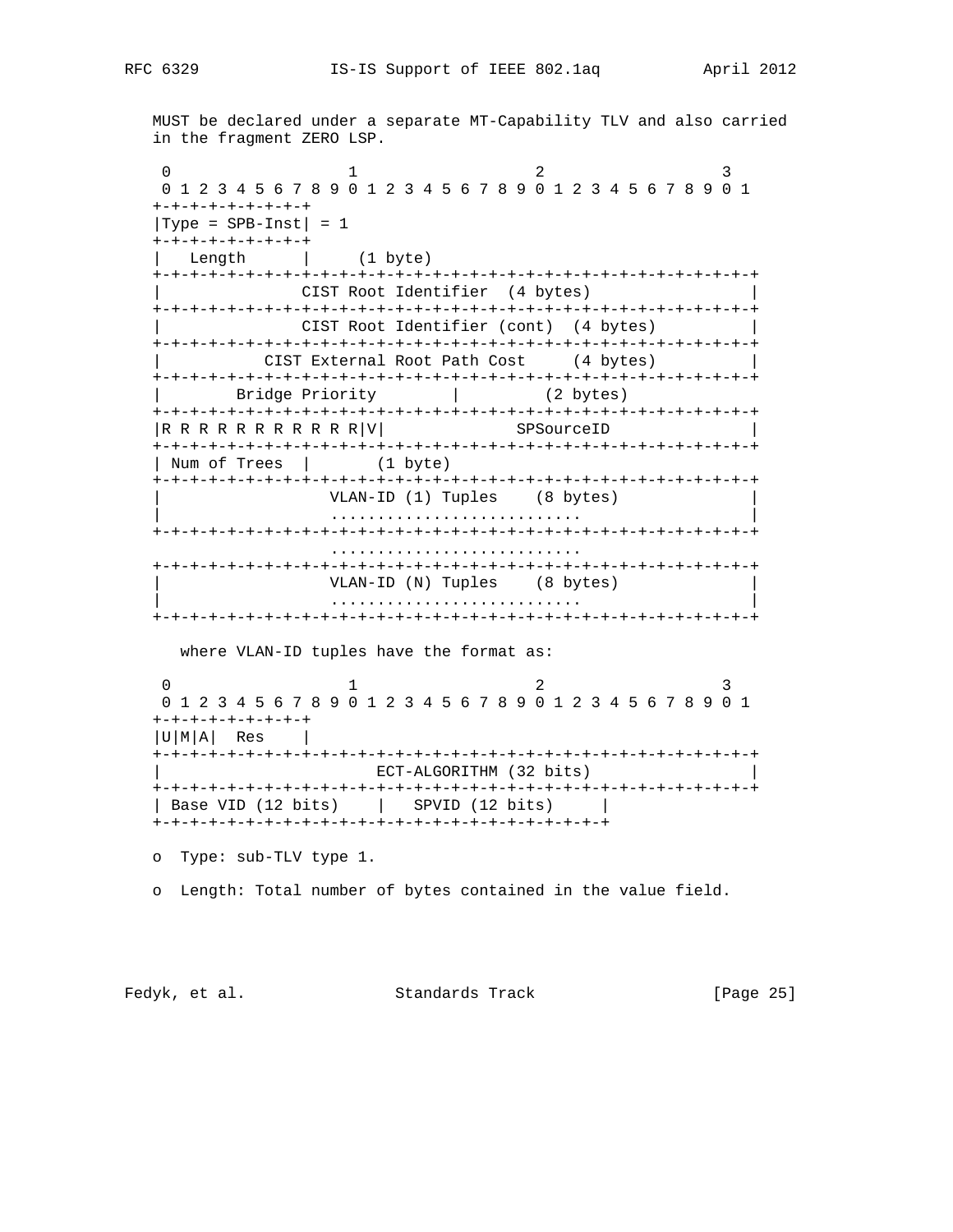- o CIST Root Identifier (64 bits): The CIST Root Identifier is for SPB interworking with Rapid STP (RSTP) and Multiple STP (MSTP) at SPT Region boundaries. This is an imported value from a spanning tree.
- o CIST External Root Path Cost (32 bits): The CIST External Root Path Cost is the cost to root, derived from the spanning tree algorithm.
- o Bridge Priority (16 bits): Bridge priority is the 16 bits that together with the 6 bytes of the System ID form the Bridge Identifier. This allows SPB to build a compatible spanning tree using link state by combining the Bridge Priority and the System ID to form the 8-byte Bridge Identifier. The 8-byte Bridge Identifier is also the input to the 16 predefined ECT tie-breaker algorithms.
- o V bit (1 bit): The V bit (SPBM) indicates this SPSourceID is auto allocated (Section 27.11 of [802.1aq]). If the V bit is clear, the SPSourceID has been configured and Must be unique. Allocation of SPSourceID is defined in IEEE [802.1aq]. Bridges running SPBM will allocate an SPSourceID if they are not configured with an explicit SPSourceID. The V bit allows neighbor bridges to determine if the auto-allocation was enabled. In the rare chance of a collision of SPsourceID allocation, the bridge with the highest priority Bridge Identifier will win conflicts. The lower priority bridge will be re-allocated; or, if the lower priority bridge is configured, it will not be allowed to join the SPT Region.
- o SPSourceID: a 20-bit value used to construct multicast DAs as described below for multicast frames originating from the origin (SPB node) of the Link State Packet (LSP) that contains this TLV. More details are in IEEE [802.1aq].
- o Number of Trees (8 bits): The Number of Trees is set to the number of {ECT-ALGORITHM, Base VID plus flags} tuples that follow. Each ECT-ALGORITHM has a Base VID, an SPVID, and flags described below. This Must contain at least the one ECT-ALGORITHM (00-80-C2-01).

Each VID Tuple consists of:

 o U bit (1 bit): The U bit is set if this bridge is currently using this ECT-ALGORITHM for I-SIDs it sources or sinks. This is a strictly local indication; the semantics differ from the Use-Flag found in the Hello, which will set the Use-Flag if it sees other nodal U bits are set OR it sources or sinks itself.

Fedyk, et al. Standards Track [Page 26]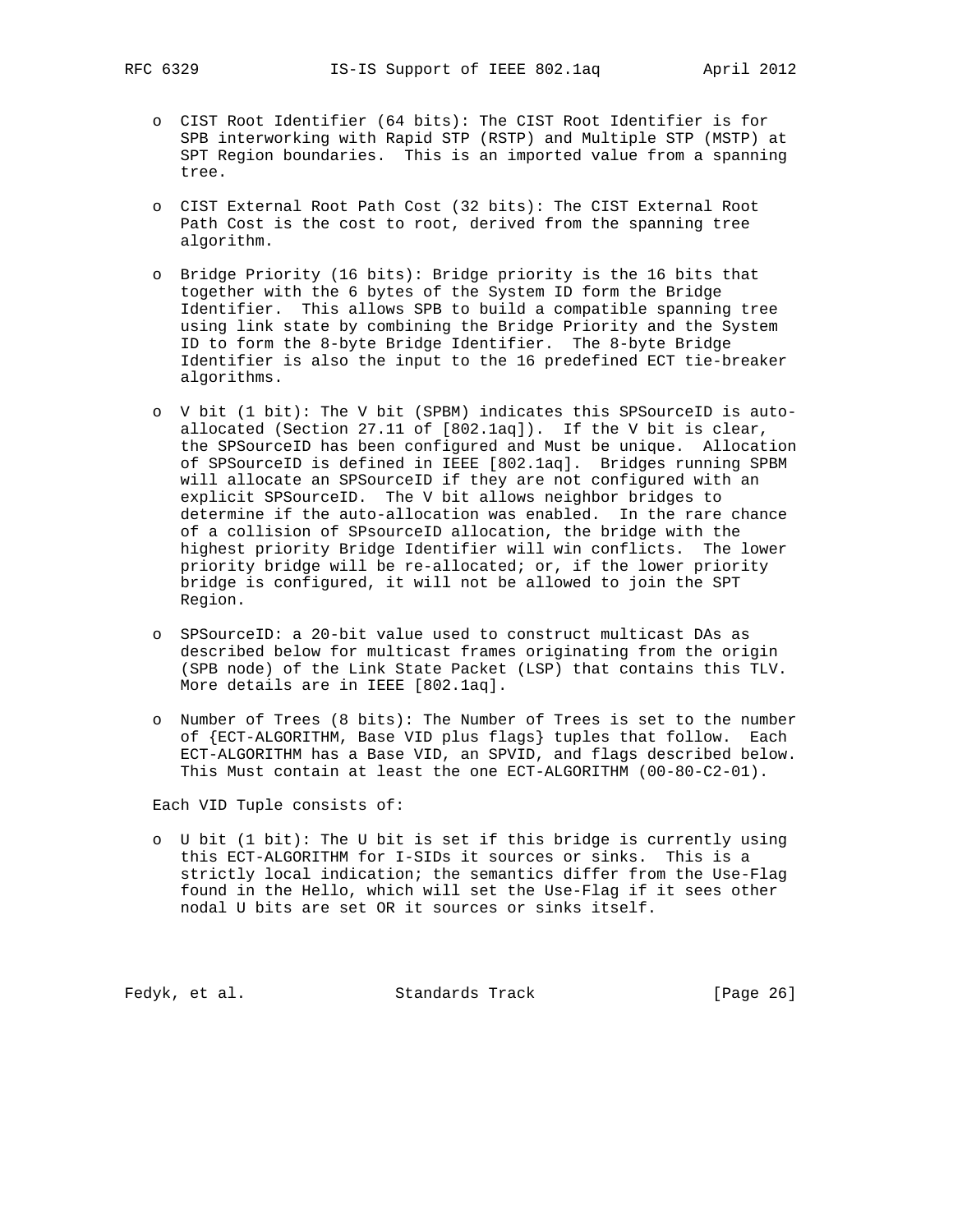- o M bit (1 bit): The M bit indicates if this is SPBM or SPBV mode. When cleared, the mode is SPBV; when set, the mode is SPBM.
- o A bit (1 bit): The A bit (SPB), when set, declares this is an SPVID with auto-allocation. The VID allocation logic details are in IEEE [802.1aq]. Since SPVIDs are allocated from a small pool of 12-bit resources, the chances of collision are high. To minimize collisions during auto-allocation, LSPs are initially advertised with the originating bridge setting the SPVID to 0. Only after learning the other bridges' SPVID allocations does this bridge re-advertise this sub-TLV with a non-zero SPVID. This will minimize but not eliminate the chance of a clash. In the event of a clash, the highest Bridge Identifier is used to select the winner, while the loser(s) with lower Bridge Identifier(s) Must withdraw their SPVID allocation(s) and select an alternative candidate for another trial. SPVID May also be configured. When the A bit is set to not specify auto-allocation and the SPVID is set to 0, this SPBV bridge is used for transit only within the SPB region. If a port is configured with the Base VID as a neighbor using RSTP or MSTP, the bridge will act as an ingress filter for that VID.
- o ECT-ALGORITHM (4 bytes): ECT-ALGORITHM is advertised when the bridge supports a given ECT-ALGORITHM (by OUI/Index) on a given VID. This declaration Must match the declaration in the Hello PDU originating from the same bridge. The ECT-ALGORITHM and Base VID Must match what is generated in the IIHs of the same node. The ECT-ALGORITHM, Base VID tuples can come in any order, however. There are currently 17 worldwide unique 802.1aq defined ECT- ALGORITHMs given by values 00-80-C2-00 through 00-80-C2-10.
- o Base VID (12 bits): The Base VID that associated the SPT Set via the ECT-ALGORITHM.
- o SPVID (12 bits): The SPVID is the Shortest Path VID assigned for the Base VID to this node when using SPBV mode. It is not defined for SPBM mode and Must be 0 for SPBM mode B-VIDs.

Fedyk, et al. Standards Track [Page 27]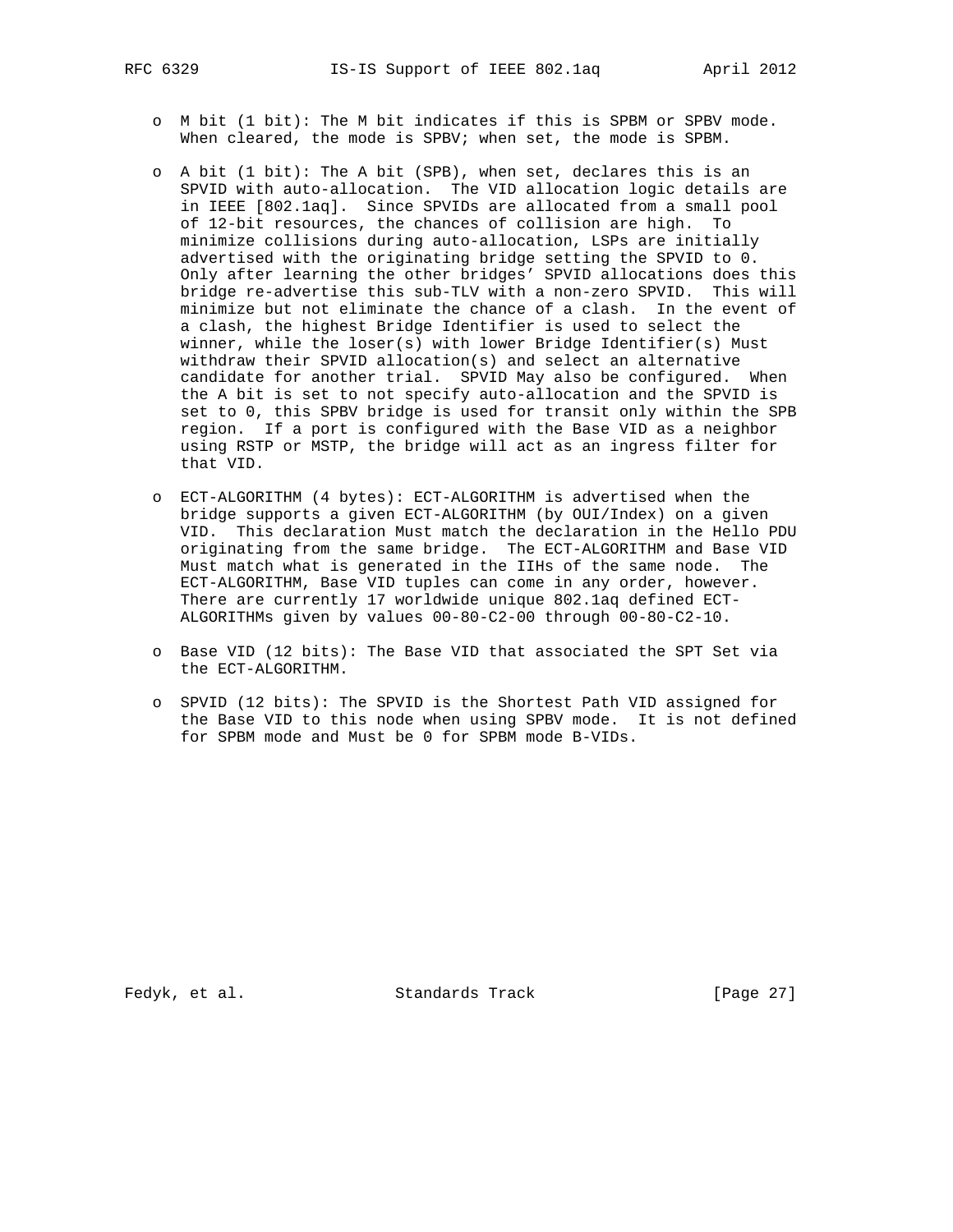14.1.1. SPB Instance Opaque ECT-ALGORITHM (SPB-I-OALG) Sub-TLV

 There are multiple ECT algorithms defined for SPB; however, for the future, additional algorithms may be defined including but not limited to ECMP- or hash-based behaviors and (\*,G) multicast trees. These algorithms will use this Optional TLV to define new algorithm parametric data. For tie-breaking parameters, there are two broad classes of algorithm, one that uses nodal data to break ties and one that uses link data to break ties. This sub-TLV is used to associate opaque tie-breaking data with a node. This sub-TLV, when present, MUST be carried within the MT-Capability TLV (along with a valid SPB- Inst sub-TLV). Multiple copies of this sub-TLV MAY be carried for different ECT-ALGORITHMs relating to this node.

 There are of course many other uses of this opaque data that have yet to be defined.

0  $1$  2 3 0 1 2 3 4 5 6 7 8 9 0 1 2 3 4 5 6 7 8 9 0 1 2 3 4 5 6 7 8 9 0 1 +-+-+-+-+-+-+-+-+  $|Type=SPB-I-OALG| = 2$  +-+-+-+-+-+-+-+-+ | Length | (1 byte) +-+-+-+-+-+-+-+-+-+-+-+-+-+-+-+-+-+-+-+-+-+-+-+-+-+-+-+-+-+-+-+-+ | Opaque ECT-ALGORITHM (4 bytes) | +-+-+-+-+-+-+-+-+-+-+-+-+-+-+-+-+-+-+-+-+-+-+-+-+-+-+-+-+-+-+-+-+ Opaque ECT Information (variable) | ....................... | +-+-+-+-+-+-+-+-+-+-+-+-+-+-+-+-+-+-+-+-+-+-+-+-+-+-+-+-+-+-+-+-+

o Type: sub-TLV type 2.

- o Length: Total number of bytes contained in the value field.
- o ECT-ALGORITHM: ECT-ALGORITHM is advertised when the bridge supports a given ECT-ALGORITHM (by OUI/Index) on a given VID.
- o ECT Information: ECT-ALGORITHM Information of variable length which SHOULD be in sub-TLV format with an IANA numbering space where appropriate.

Fedyk, et al. Standards Track [Page 28]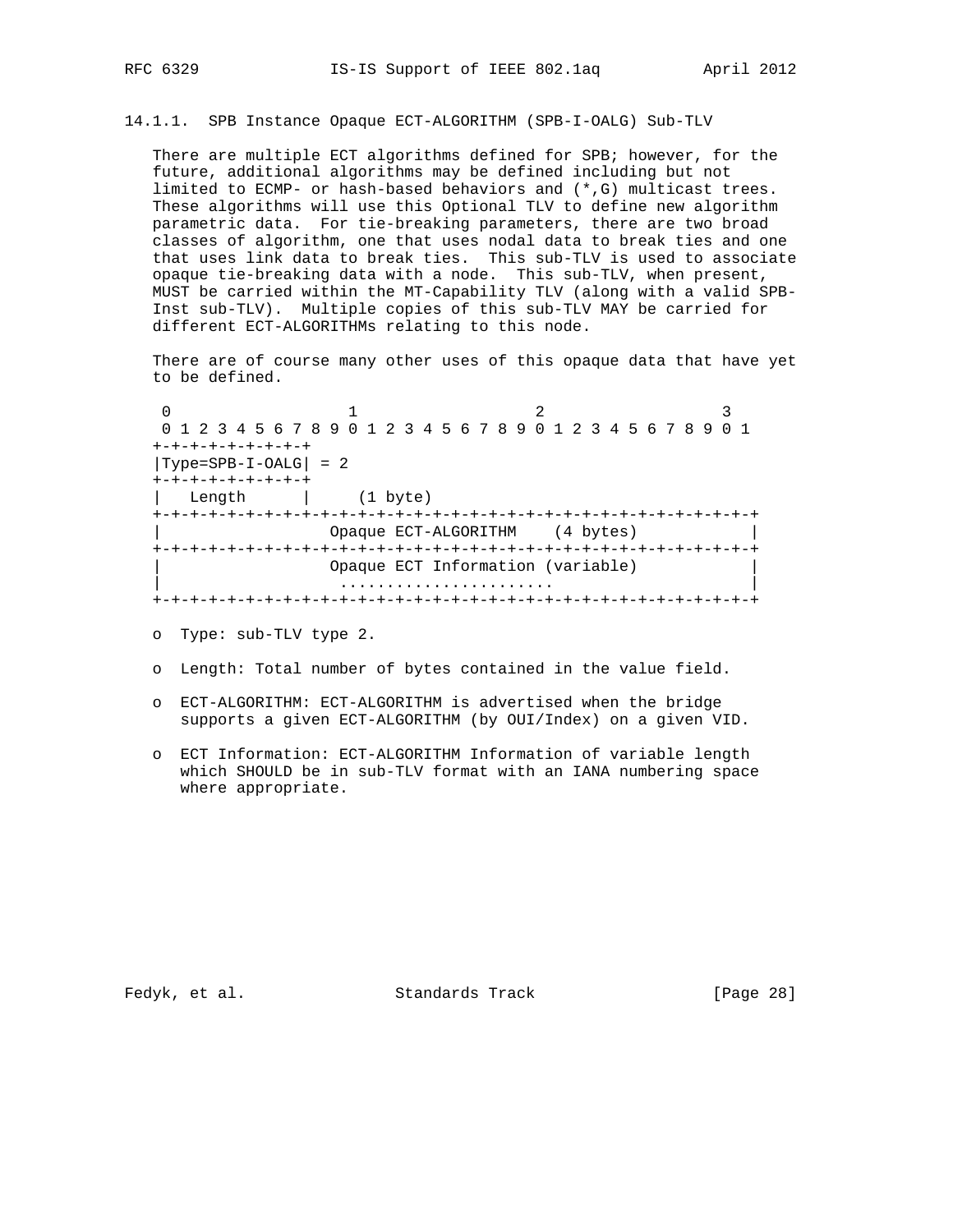#### 15. Adjacency Information Extensions

15.1. SPB Link Metric (SPB-Metric) Sub-TLV

 The SPB-Metric sub-TLV (type 29) occurs within the Multi-Topology Intermediate System Neighbor (MT-ISN) TLV (type 222) or within the Extended IS Reachability TLV (type 22). If this sub-TLV is not present for an IS-IS adjacency, then that adjacency Must not carry SPB traffic for the given topology instance.

0  $1$  2 3 0 1 2 3 4 5 6 7 8 9 0 1 2 3 4 5 6 7 8 9 0 1 2 3 4 5 6 7 8 9 0 1 +-+-+-+-+-+-+-+-+ |Type=SPB-Metric| = 29 +-+-+-+-+-+-+-+-+ | Length | (1 byte) +-+-+-+-+-+-+-+-+-+-+-+-+-+-+-+-+-+-+-+-+-+-+-+-+ | SPB-LINK-METRIC | (3 bytes) +-+-+-+-+-+-+-+-+-+-+-+-+-+-+-+-+-+-+-+-+-+-+-+-+ | Num of Ports | (1 byte) +-+-+-+-+-+-+-+-+-+-+-+-+-+-+-+-+ | Port Identifier | (2 bytes) +-+-+-+-+-+-+-+-+-+-+-+-+-+-+-+-+

- o Type: sub-TLV type 29.
- o Length: Total number of bytes contained in the value field.
- o SPB-LINK-METRIC: the administrative cost or weight of using this link as a 24-bit unsigned number. This metric applies to the use of this link for SPB traffic only. Smaller numbers indicate lower weights and are more likely to carry SPB traffic. Only one metric is allowed per SPB instance per link. If multiple metrics are required, multiple SPB instances Must be used, either within IS-IS or within several independent IS-IS instances. If this metric is different at each end of a link, the maximum of the two values Must be used in all SPB calculations for the weight of this link. The maximum SPB-LINK-METRIC value 2^24 - 1 has a special significance; this value indicates that although the IS-IS adjacency has formed, incompatible values have been detected in parameters configured within SPB itself (for example, different regions), and the link Must Not be used for carrying SPB traffic. Full details are found in [802.1aq].
- o Num of Ports: the number of ports associated with this link.
- o Port Identifier: the standard IEEE port identifier used to build a spanning tree associated with this link.

|  | Fedyk, et al. | Standards Track | [Page 29] |  |
|--|---------------|-----------------|-----------|--|
|--|---------------|-----------------|-----------|--|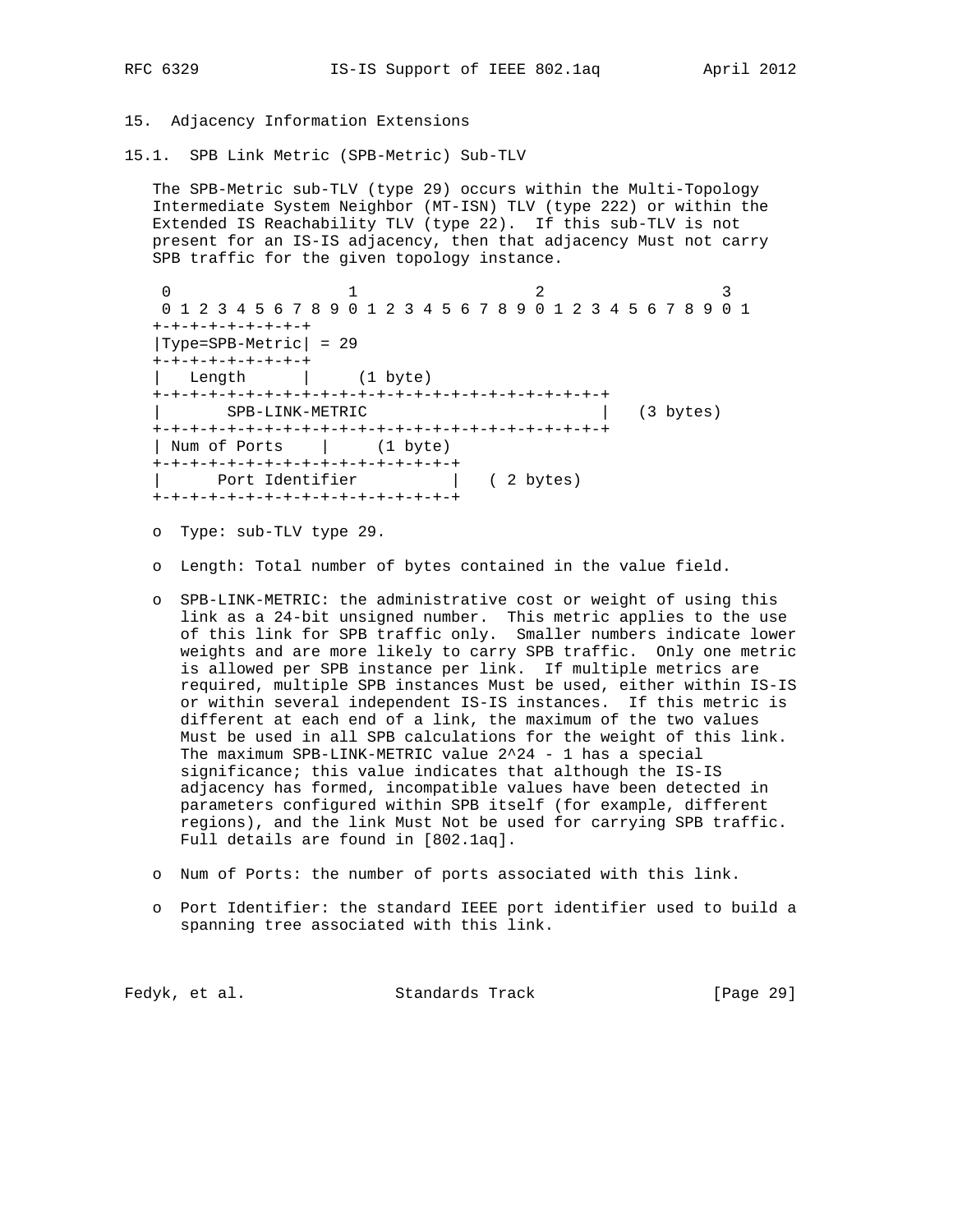15.1.1. SPB Adjacency Opaque ECT-ALGORITHM (SPB-A-OALG) Sub-TLV

 There are multiple ECT algorithms defined for SPB; however, for the future, additional algorithms may be defined. The SPB-A-OALG sub-TLV occurs within the Multi-Topology Intermediate System TLV (type 222) or the Extended IS Reachability TLV (type 22). Multiple copies of this sub-TLV MAY be carried for different ECT-ALGORITHMs related to this adjacency.

0  $1$  2 3 0 1 2 3 4 5 6 7 8 9 0 1 2 3 4 5 6 7 8 9 0 1 2 3 4 5 6 7 8 9 0 1 +-+-+-+-+-+-+-+-+ |Type=SPB-A-OALG| = 30 +-+-+-+-+-+-+-+-+ Length  $(1 \text{ byte})$  +-+-+-+-+-+-+-+-+-+-+-+-+-+-+-+-+-+-+-+-+-+-+-+-+-+-+-+-+-+-+-+-+ Opaque ECT Algorithm (4 bytes) +-+-+-+-+-+-+-+-+-+-+-+-+-+-+-+-+-+-+-+-+-+-+-+-+-+-+-+-+-+-+-+-+ Opaque ECT Information (variable) | ......................... | +-+-+-+-+-+-+-+-+-+-+-+-+-+-+-+-+-+-+-+-+-+-+-+-+-+-+-+-+-+-+-+-+

- o Type: sub-TLV type 30.
- o Length: Total number of bytes contained in the value field.
- o ECT-ALGORITHM: ECT-ALGORITHM is advertised when the bridge supports a given ECT-ALGORITHM (by OUI/Index) on a given VID.
- o ECT Information: ECT-ALGORITHM Information of variable length in sub-TLV format using new IANA type values as appropriate.
- 16. Service Information Extensions
- 16.1. SPBM Service Identifier and Unicast Address (SPBM-SI) Sub-TLV

 The SPBM-SI sub-TLV (type 3) is used to introduce service group membership on the originating node and/or to advertise an additional B-MAC unicast address present on, or reachable by the node.

Fedyk, et al. Standards Track [Page 30]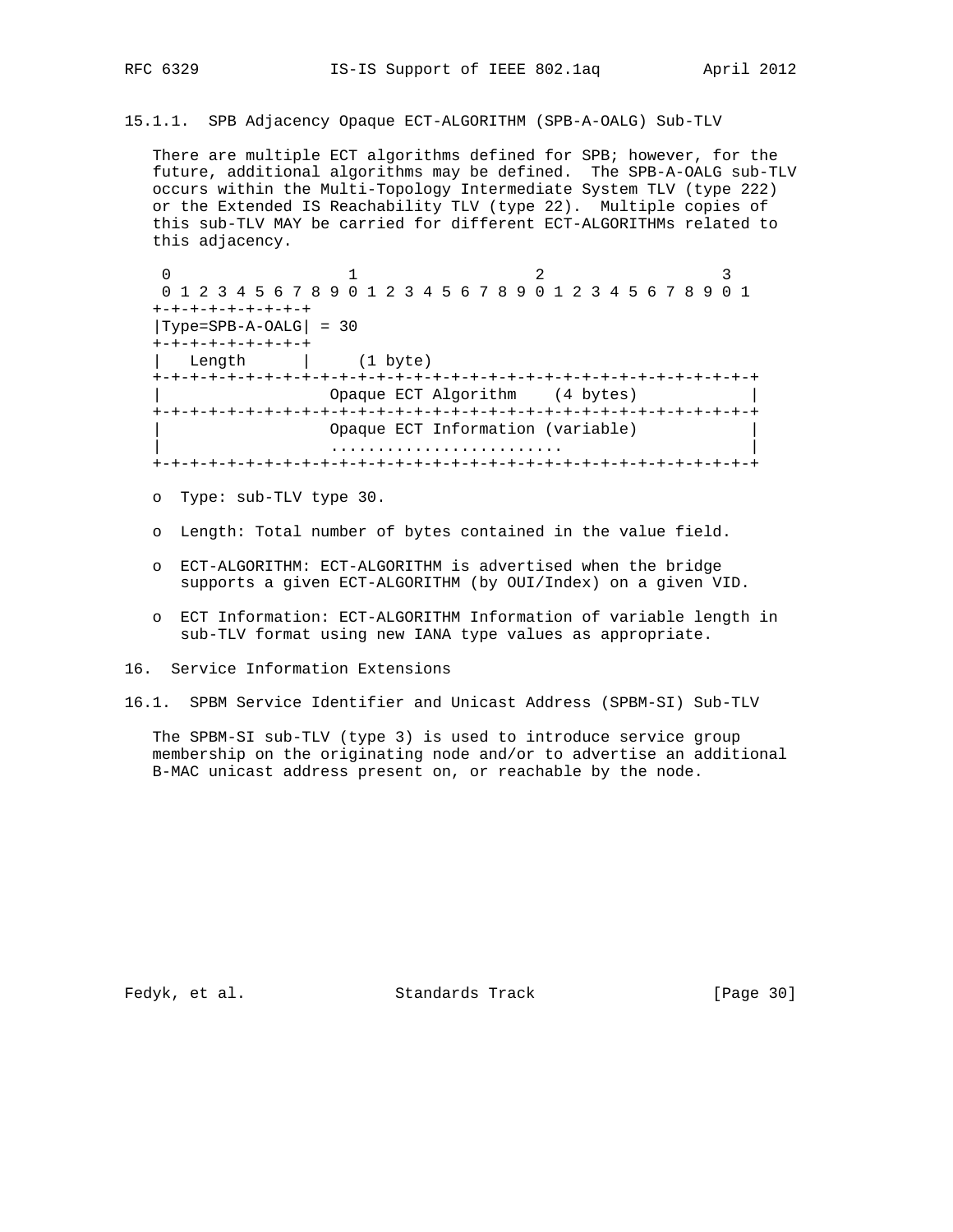0  $1$  2 3 0 1 2 3 4 5 6 7 8 9 0 1 2 3 4 5 6 7 8 9 0 1 2 3 4 5 6 7 8 9 0 1 +-+-+-+-+-+-+-+-+  $|Type = SPBM-SI | = 3$  +-+-+-+-+-+-+-+-+ | Length | (1 byte) +-+-+-+-+-+-+-+-+-+-+-+-+-+-+-+-+-+-+-+-+-+-+-+-+-+-+-+-+-+-+-+-+ B-MAC ADDRESS +-+-+-+-+-+-+-+-+-+-+-+-+-+-+-+-+-+-+-+-+-+-+-+-+-+-+-+-+-+-+-+-+ | B-MAC ADDRESS (6 bytes) | Res. | Base VID (12 bits) | +-+-+-+-+-+-+-+-+-+-+-+-+-+-+-+-+-+-+-+-+-+-+-+-+-+-+-+-+-+-+-+-+  $|T|R|$  Reserved  $|$  I-SID #1 +-+-+-+-+-+-+-+-+-+-+-+-+-+-+-+-+-+-+-+-+-+-+-+-+-+-+-+-+-+-+-+-+  $I-SID$  #2 +-+-+-+-+-+-+-+-+-+-+-+-+-+-+-+-+-+-+-+-+-+-+-+-+-+-+-+-+-+-+-+-+ ................. +-+-+-+-+-+-+-+-+-+-+-+-+-+-+-+-+-+-+-+-+-+-+-+-+-+-+-+-+-+-+-+-+  $|T|R|$  Reserved  $|$  I-SID #n +-+-+-+-+-+-+-+-+-+-+-+-+-+-+-+-+-+-+-+-+-+-+-+-+-+-+-+-+-+-+-+-+

- o Type: sub-TLV type 3.
- o Length: Total number of bytes contained in the value field.
- o B-MAC ADDRESS: a unicast address of this node. It may be the single nodal address, or it may address a port or any other level of granularity relative to the node. In the case where the node only has one B-MAC address, this Should be the same as the SYSID of the node. To add multiple B-MACs this TLV MUST be repeated per additional B-MAC.
- o Base VID (12 bits): The Base VID associated with the B-BMAC allows the linkage to the ECT-ALGORITHM and SPT Set defined in the SPB- Inst sub-TLV.
- o I-SID #1 .. #n: 24-bit service group membership identifiers. If two nodes have an I-SID in common, intermediate nodes on the unique shortest path between them will create forwarding state for the related B-MAC addresses and will also construct multicast forwarding state using the I-SID and the node's SPSourceID to construct a multicast DA as described in IEEE 802.1aq LSB. Each I-SID has a Transmit (T) and Receive (R) bit that indicates if the membership is as a transmitter, a receiver, or both (with both bits set). In the case where the Transmit (T) and Receive (R) bits are both zero, the I-SID instance is ignored for the purposes of distributed multicast computation, but the unicast B-MAC address Must be processed and installed at nodes providing transit to that address. If more I-SIDs are associated with a particular

Fedyk, et al. Standards Track [Page 31]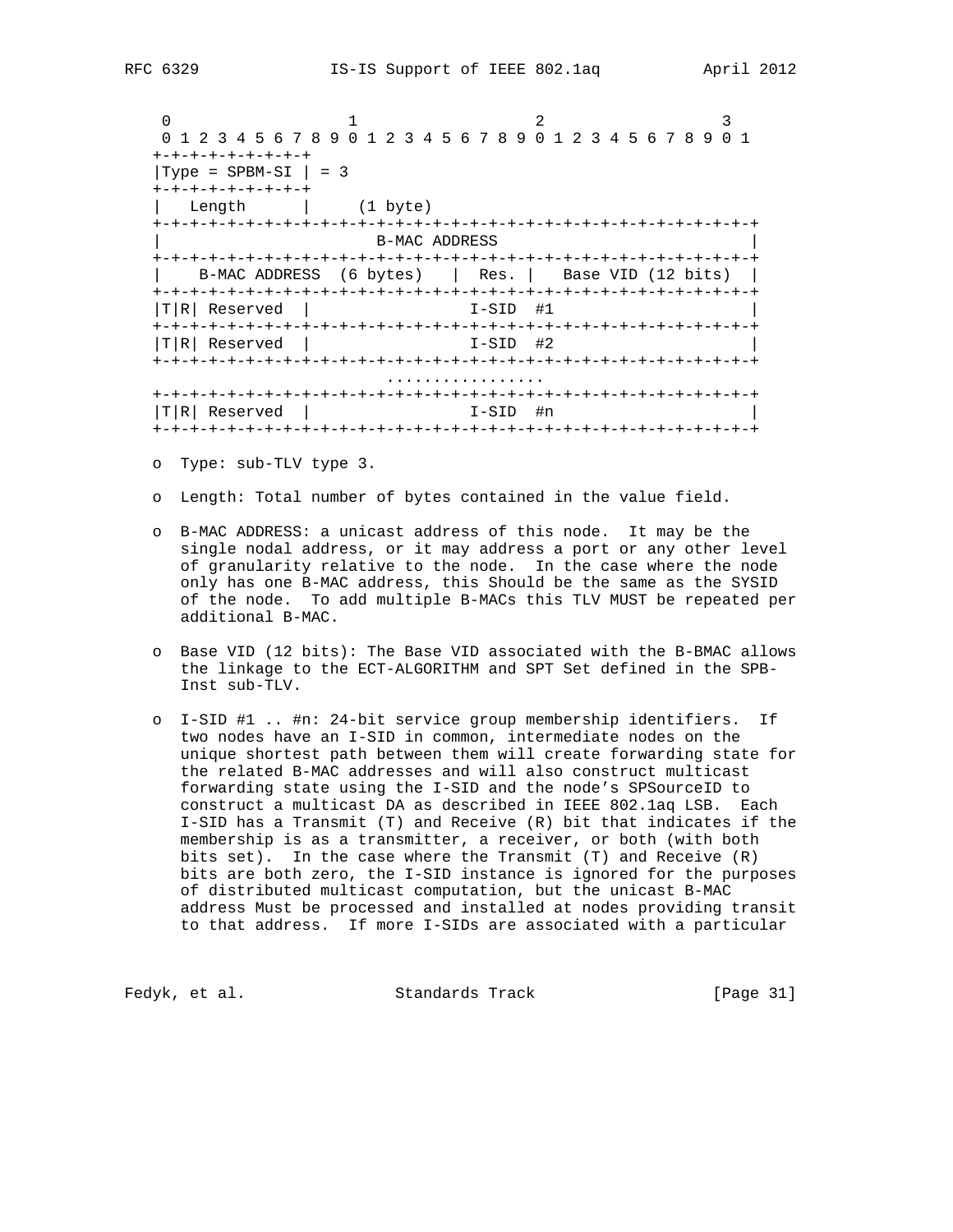B-MAC than can fit in a single sub-TLV, this sub-TLV can be repeated with the same B-MAC but with different I-SID values.

 o Note: When the T bit is not set, an SPB May still multicast to all the other receiving members of this I-SID (those advertising with their R bits set), by configuring edge replication and serial unicast to each member locally.

 The SPBM-SI sub-TLV, when present, MUST be carried within the MT-Capability TLV and can occur multiple times in any LSP fragment.

16.2. SPBV MAC Address (SPBV-ADDR) Sub-TLV

 The SPBV-ADDR sub-TLV is IS-IS sub-TLV type 4. It Should be used for advertisement of Group MAC addresses in SPBV mode. Unicast MAC addresses will normally be distributed by reverse-path learning, but carrying them in this TLV is not precluded. It has the following format:

0  $1$  2 3 0 1 2 3 4 5 6 7 8 9 0 1 2 3 4 5 6 7 8 9 0 1 2 3 4 5 6 7 8 9 0 1 +-+-+-+-+-+-+-+-+ | Type=SPBV-ADDR| = 4 (1 byte) +-+-+-+-+-+-+-+-+ | Length | (1 byte) +-+-+-+-+-+-+-+-+-+-+-+-+-+-+-+-+  $|R|R|$  SR| SPVID | (2 bytes) +-+-+-+-+-+-+-+-+-+-+-+-+...+-+-+-+-+-+-+-+-+-+-+-+  $|T|R|$  Reserved | MAC 1 Address | (1+6 bytes) +-+-+-+-+-+-+-+-+-+-+-+-+...+-+-+-+-+-+-+-+-+-+-+-+ ... +-+-+-+-+-+-+-+-+-+-+-+-+...+-+-+-+-+-+-+-+-+-+-+-+  $|T|R|$  Reserved | MAC N Address | (1+6 bytes) +-+-+-+-+-+-+-+-+-+-+-+-+...+-+-+-+-+-+-+-+-+-+-+-+

o Type: sub-TLV type 4.

- o Length: Total number of bytes contained in the value field. The number of MAC address associated with the SPVID is computed by  $(Length - 2)/7$ .
- o SR bits (2 bits): The SR bits are the service requirement parameter from MMRP. The service requirement parameters have the value 0 (Forward all Groups) and 1 (Forward All Unregistered Groups) defined. However, this attribute May also be missing. So the SR bits are defined as 0 not declared, 1 Forward all Groups, and 2 Forward All Unregistered Groups. The two 'R' reserved bits

Fedyk, et al. Standards Track [Page 32]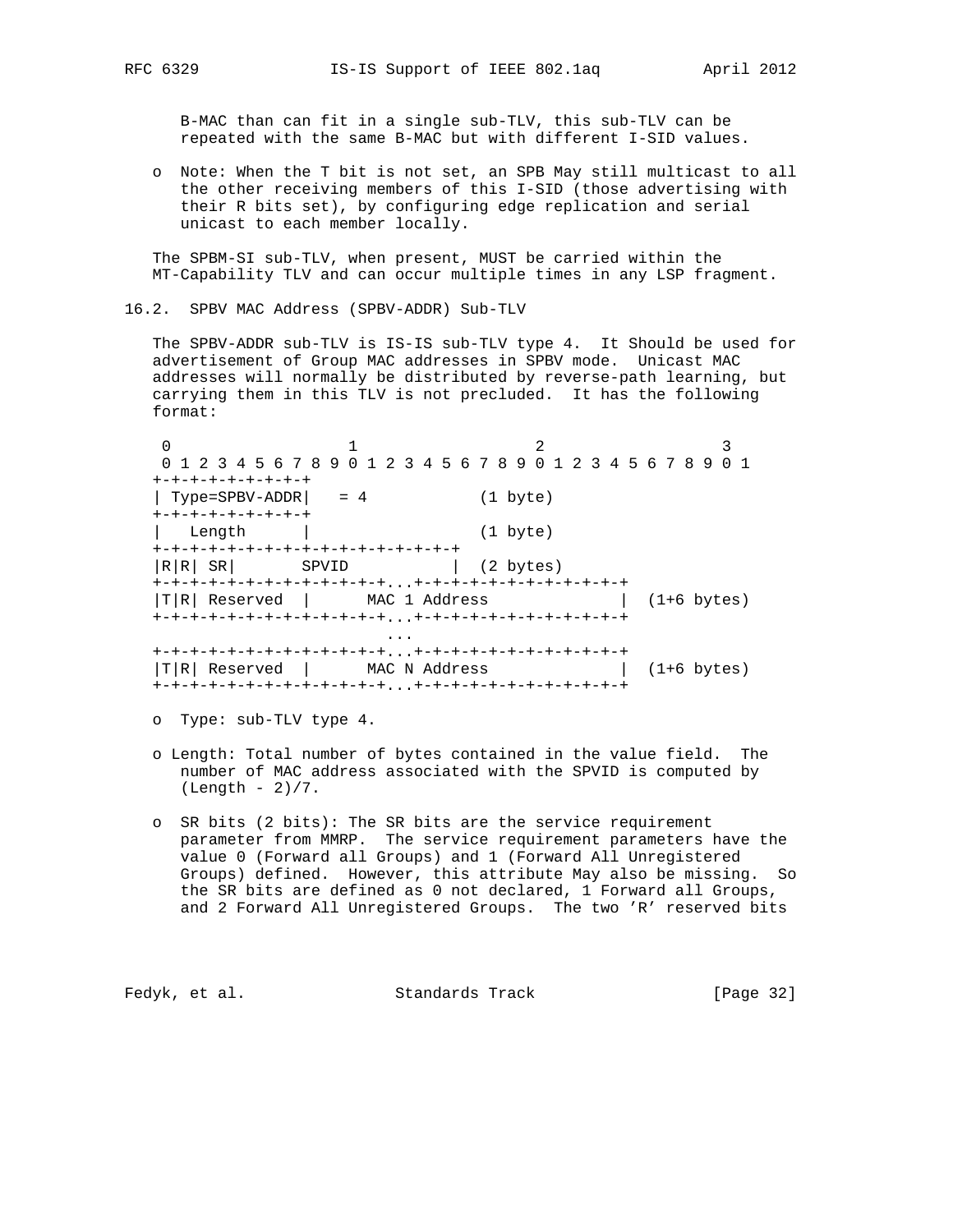immediately preceding these SR bits Shall be set to zero when originating this sub-TLV and Shall be ignored on receipt.

- o SPVID (12 bits): The SPVID and by association Base VID and the ECT-ALGORITHM and SPT Set that the MAC addresses defined below will use. If the SPVID is not allocated the SPVID Value is 0. Note that if the ECT-ALGORITHM in use is spanning tree algorithm this value Must be populated with the Base VID and the MAC Must be populated.
- o T bit (1 bit): This is the Transmit allowed bit for a following group MAC address. This is an indication that the Group MAC address in the context of the SPVID of the bridge advertising this Group MAC Must be installed in the FDB of transit bridges, when the bridge computing the trees is on the corresponding ECT- ALGORITHM shortest path between the bridge advertising this MAC with the T bit set and any receiver of this Group MAC address. A bridge that does not advertise this bit set for a MAC address Must Not cause multicast forwarding state to be installed on other transit bridges in the network for traffic originating from that bridge.
- o R bit (1 bit): This is the Receive allowed bit for the following MAC address. This is an indication that MAC addresses as the receiver Must be populated and installed when the bridge computing the trees lies on the corresponding shortest path for this ECT- ALGORITHM between this receiver and any transmitter to this MAC address. An entry that does not have this bit set for a Group MAC address is prevented from receiving on this Group MAC address because transit bridges Must Not install multicast forwarding state towards it in their FDBs.
- o MAC Address (48 bits): The MAC address declares this bridge as part of the multicast interest for this destination MAC address. Multicast trees can be efficiently constructed for destination by populating FDB entries for the subset of the shortest path tree that connects the bridges supporting the MAC address. This replaces the function of MMRP for SPTs. The T and R bits above have meaning as specified above.

 The SPBV-ADDR sub-TLV, when present, MUST be carried within the MT-Capability TLV and can occur multiple times in any LSP fragment.

Fedyk, et al. Standards Track [Page 33]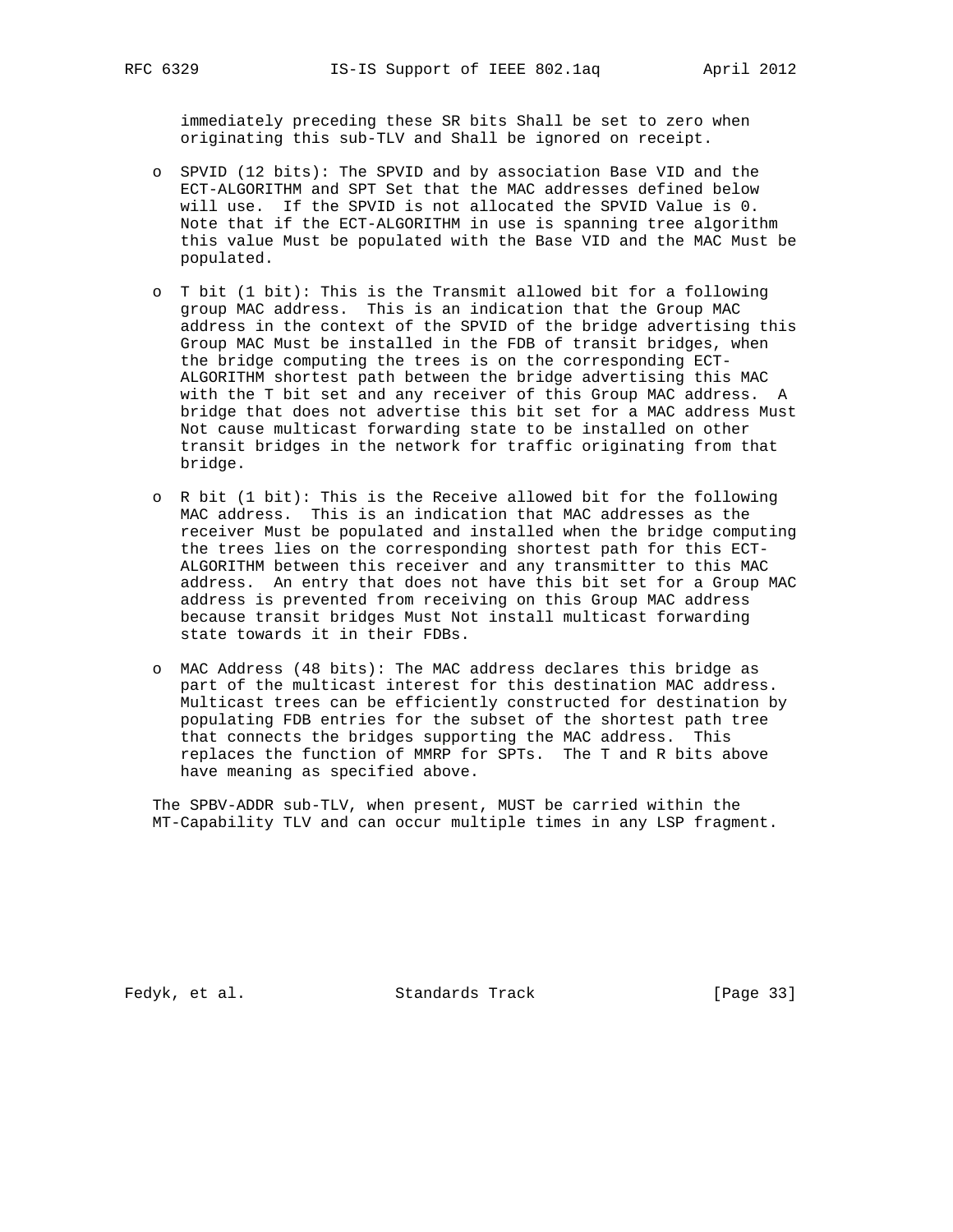## 17. Security Considerations

 This document adds no additional security risks to IS-IS, nor does it provide any additional security for IS-IS when used in a configured environment or a single-operator domain such as a data center.

 However, this protocol may be used in a zero-configuration environment. Zero configuration may apply to the automatic detection and formation of an IS-IS adjacency (forming an NNI port). Likewise, zero configuration may apply to the automatic detection of VLAN tagged traffic and the formation of a UNI port, with resultant I-SID advertisements.

 If zero configuration methods are used to autoconfigure NNIs or UNIs, there are intrinsic security concerns that should be mitigated with authentication procedures for the above cases. Such procedures are beyond the scope of this document and are yet to be defined.

 In addition, this protocol can create significant amounts of multicast state when an I-SID is advertised with the T bit set. Extra care should be taken to ensure that this cannot be used in a denial-of-service attack [RFC4732] in a zero-configuration environment.

## 18. IANA Considerations

 Note that the NLPID value 0xC1 [RFC6328] used in the IIH PDUs has already been assigned by IANA for the purpose of 802.1aq; therefore, no further action is required for this code point.

 Since 802.1aq operates within the IS-IS Multi-Topology framework, every sub-TLV MUST occur in the context of the proper MT TLV (with the exception of the SPB-Metric sub-TLV, which MAY travel in TLV 22 where its MT ID is unspecified but implied to be 0). IANA has allocated sub-TLVs for three Multi-Topology TLVs per 802.1aq. These are the MT-Port-Cap TLV [RFC6165] used in the IIH, the MT-Capability TLV (new) used within the LSP, and finally the MT-ISN TLV [MT] used to contain adjacency information within the LSP.

 This document creates the following TLVs and sub-TLVs within the IIH and LSP PDUs MT TLVs as described below. The '\*' indicates new IANA assignments (per this document). Other entries are shown to provide context only.

 The MT-Capability TLV is the only TLV that required a new sub registry. Type value 144 has been assigned, with a starting sub-TLV value of 1, and managed by Expert Review.

Fedyk, et al. Standards Track [Page 34]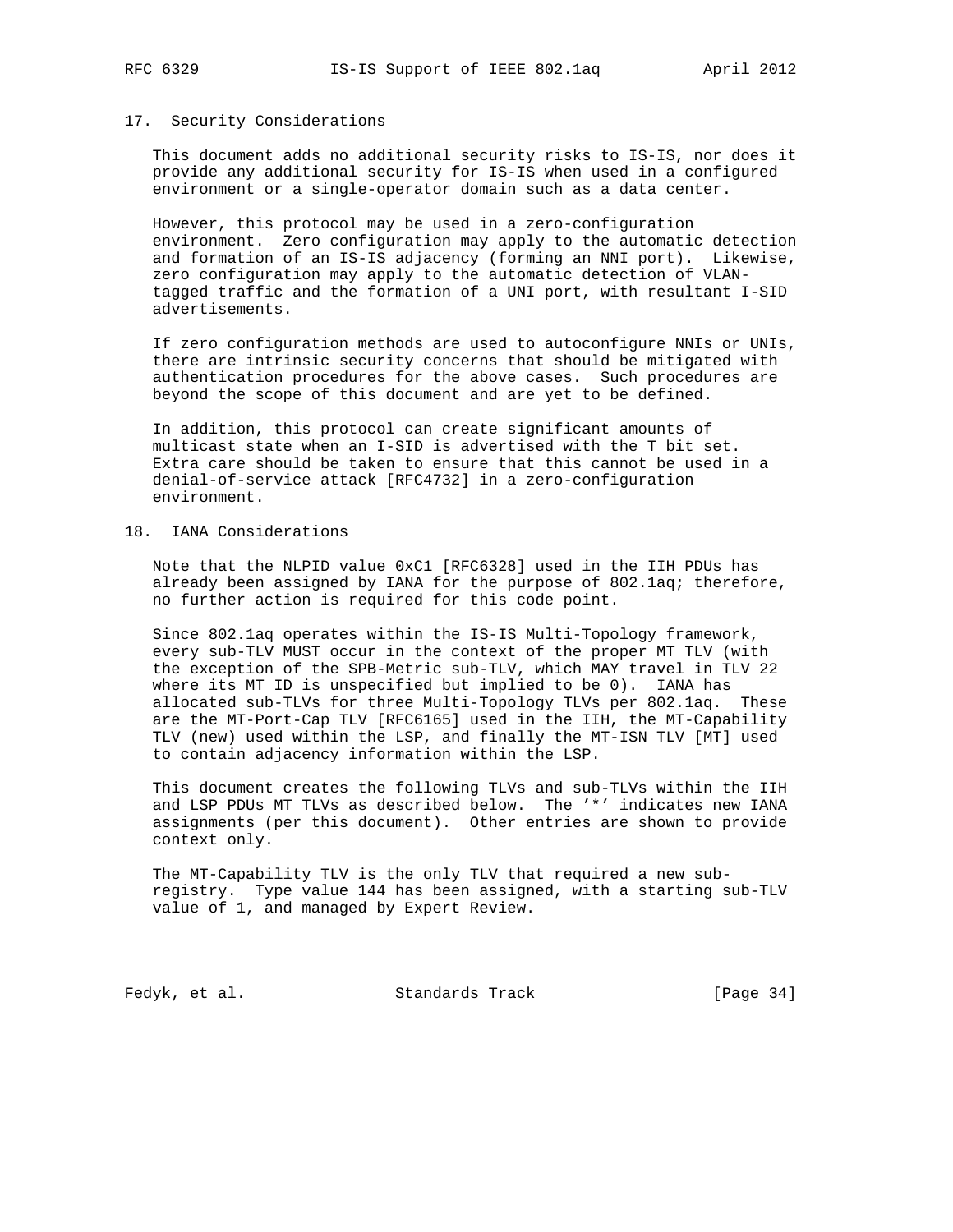|         | TLV<br><b>PDU</b><br>SUB-TLV | TYPE | TYPE | #OCCURRENCE  |
|---------|------------------------------|------|------|--------------|
|         | IIH<br>MT-Port-Cap           | 143  |      |              |
| $\star$ | SPB-MCID                     |      | 4    | $\mathbf{1}$ |
| $\star$ | SPB-Digest                   |      | 5    | $>= 0$       |
| $\star$ | SPB-B-VID                    |      | 6    | 1            |
|         | LSP                          |      |      |              |
| $\star$ | MT-Capability                | 144  |      | $>=1$        |
| $\star$ | SPB-Inst                     |      |      | 1            |
| $\star$ | SPB-I-OALG                   |      | 2    | $>= 0$       |
| $\star$ | SPBM-SI                      |      | 3    | $>= 0$       |
| $\star$ | SPBV-ADDR                    |      | 4    | $>= 0$       |
|         | $MT-ISN$                     | 222  |      |              |
|         | or Extended IS Reachability  | 22   |      |              |
| $\star$ | SPB-Metric                   |      | 29   |              |
| $\star$ | SPB-A-OALG                   |      | 30   | $>= 0$       |

- 19. References
- 19.1. Normative References
	- [802.1aq] "Standard for Local and Metropolitan Area Networks: Virtual Bridges and Virtual Bridged Local Area Networks - Amendment 9: Shortest Path Bridging", IEEE P802.1aq, Draft 4.6, 2012.
	- [IS-IS] ISO/IEC 10589:2002, Second Edition, "Intermediate System to Intermediate System Intra-Domain Routing Exchange Protocol for use in Conjunction with the Protocol for Providing the Connectionless-mode Network Service (ISO 8473)", 2002.
	- [MT] Przygienda, T., Shen, N., and N. Sheth, "M-ISIS: Multi Topology (MT) Routing in Intermediate System to Intermediate Systems (IS-ISs)", RFC 5120, February 2008.
	- [RFC2119] Bradner, S., "Key words for use in RFCs to Indicate Requirement Levels", BCP 14, RFC 2119, March 1997.
	- [RFC6165] Banerjee, A. and D. Ward, "Extensions to IS-IS for Layer-2 Systems", RFC 6165, April 2011.
	- [RFC6328] Eastlake 3rd, D., "IANA Considerations for Network Layer Protocol Identifiers", BCP 164, RFC 6328, July 2011.

| Fedyk, et al. |  | Standards Track | [Page 35] |  |
|---------------|--|-----------------|-----------|--|
|---------------|--|-----------------|-----------|--|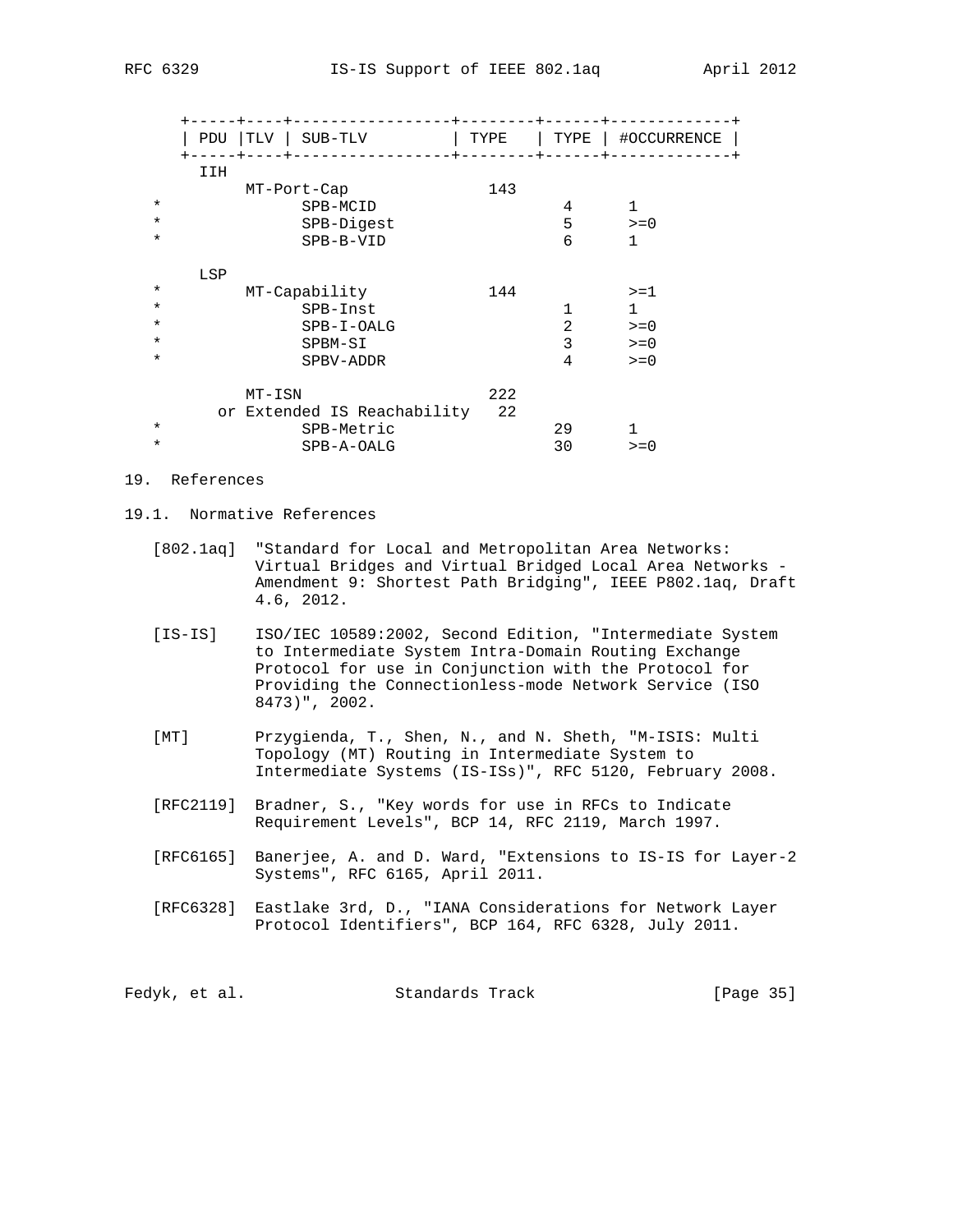#### 19.2. Informative References

- [802.1ag] "Standard for Local and Metropolitan Area Networks / Virtual Bridged Local Area Networks / Amendment 5: Connectivity Fault Management", IEEE STD 802.1ag, 2007.
- [MMRP] "Standard for Local and Metropolitan Area Networks Virtual Bridged Local Area Networks - Amendment 07: Multiple Registration Protocol", IEEE STD 802.1ak, 2007.
- [PB] "Standard for Local and Metropolitan Area Networks / Virtual Bridged Local Area Networks / Amendment 4: Provider Bridges", IEEE STD 802.1ad, 2005.
- [PBB] "Standard for Local and Metropolitan Area Networks / Virtual Bridged Local Area Networks / Amendment 7: Provider Backbone Bridges", IEEE STD 802.1ah, 2008.
- [RFC4732] Handley, M., Ed., Rescorla, E., Ed., and IAB, "Internet Denial-of-Service Considerations", RFC 4732, December 2006.
- [Y.1731] ITU-T, "OAM Functions and Mechanisms for Ethernet based networks", ITU-T Y.1731, 2006.

## 20. Acknowledgments

 The authors would like to thank Ayan Banerjee, Mick Seaman, Janos Farkas, Les Ginsberg, Stewart Bryant , Donald Eastlake, Matthew Bocci and Mike Shand for contributions and/or detailed review.

Fedyk, et al. Standards Track [Page 36]